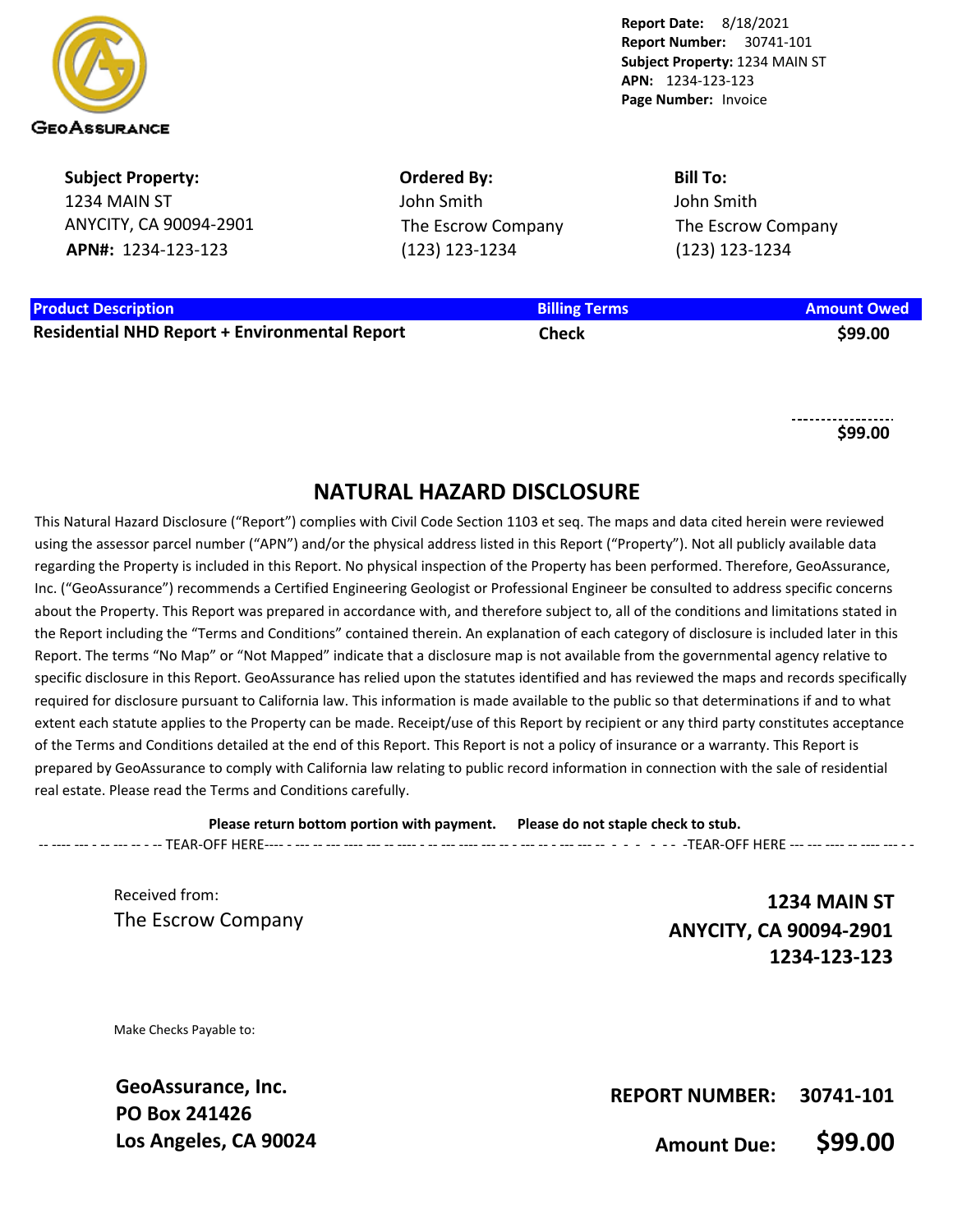

# **AB 38 NOTICE - WHAT YOU NEED TO DO NEXT**

This property is located IN either a State and/or Local **High or Very High Fire Hazard Zone** and may qualify for AB 38 Disclosures. Please consult the Summary Page of this report (page 2), which indicates the specific fire zones. If the home was built prior to January 1st, 2010 it qualifies for C.A.R. Form FHDS. The property also may require a Defensible Space Inspection and certificate.

> To request a Defensible Space Inspection from Cal Fire visit: <https://survey123.arcgis.com/share/e659f03a6e8447af8663e42cf48f60fd>



For more information on Defensible Space visit: <https://www.fire.ca.gov/dspace>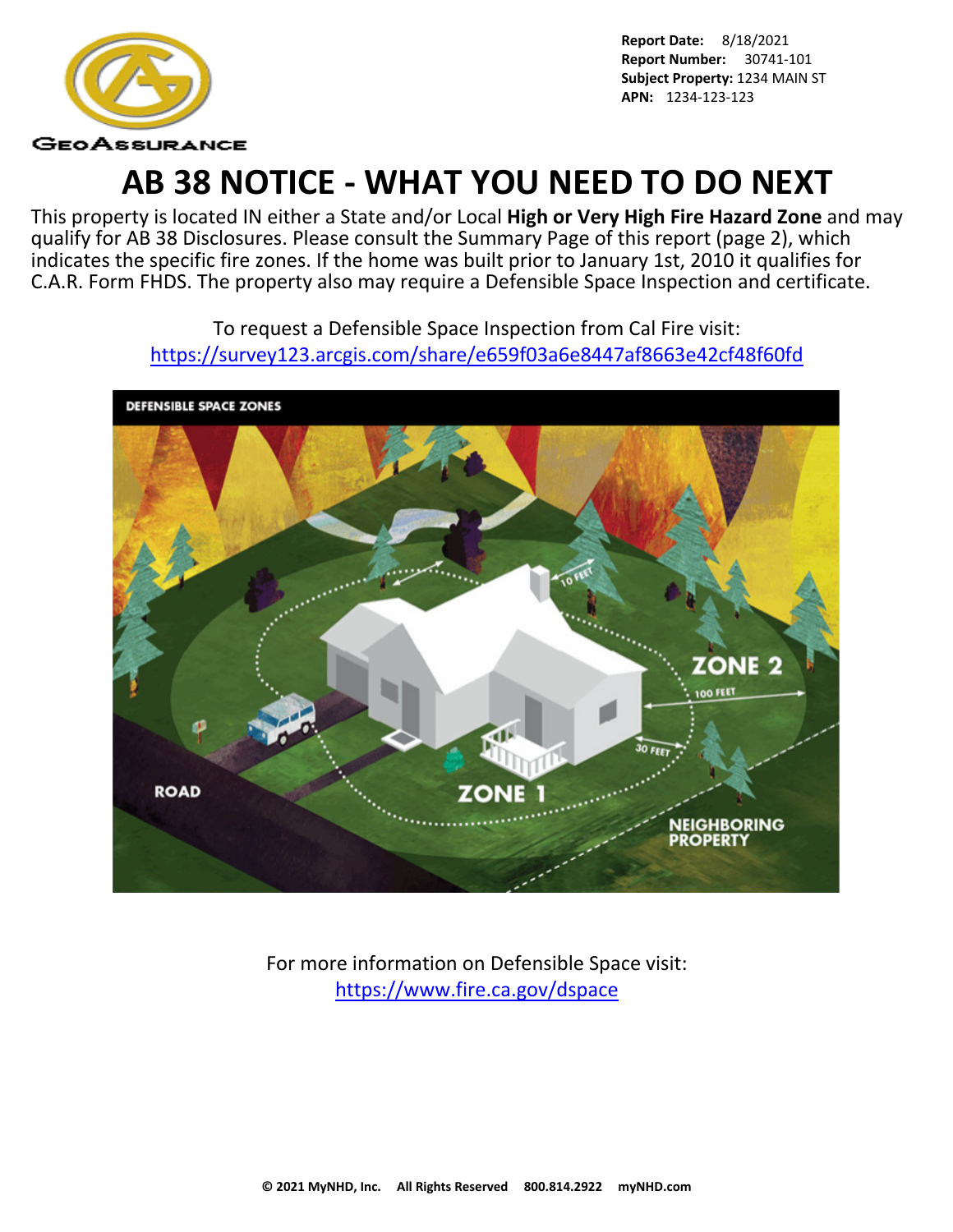

### **GEOASSURANCE**

### **NATURAL HAZARD DISCLOSURE STATEMENT**

**NOTICE: This acknowledgement page does not represent the entire natural hazard disclosure report issued by GeoAssurance. Buyer acknowledges receipt of the entire NHD report and agrees to be bound by the terms and conditions thereof.**

#### APN: 1234-123-123 ADDRESS: 1234 MAIN ST ANYCITY, CA 90094-2901

The transferor and his or her agent(s) or a third-party consultant disclose the following information with the knowledge that even though this is not a warranty, prospective transferees may rely on this information in deciding whether and on what terms to purchase the subject property. Transferor hereby authorizes any agent(s) representing any principal(s) in this action to provide a copy of this statement to any person or entity in connection with any actual or anticipated sale of the property.

The following are representations made by the transferor and his or her agent(s) based on their knowledge and maps drawn by the state and federal governments. This information is a disclosure and is not intended to be part of any contract between the transferee and transferor.

#### **THIS REAL PROPERTY LIES WITHIN THE FOLLOWING HAZARDOUS AREA(S):**

**A SPECIAL FLOOD HAZARD AREA** (Any type Zone "A" or "V")designated by the Federal Emergency Management Agency.

Yes X No 2011 Information is not available from local jurisdiction

**AN AREA OF POTENTIAL FLOODING** shown on a dam failure inundation map pursuant to Section 8589.5 of the Government Code.

Yes X No 2011 Information is not available from local jurisdiction

**A VERY HIGH FIRE HAZARD SEVERITY ZONE** pursuant to Section 51178 or 51179 of the Government Code. The owner of this property is subject to the maintenance requirements of Section 51182 of the Government Code.

\_X\_ Yes \_\_\_ No

**A WILDLAND AREA THAT MAY CONTAIN SUBSTANTIAL FOREST FIRE RISKS AND HAZARDS** pursuant to Section 4125 of the Public Resources Code. The owner of this property is subject to the maintenance requirements of Section 4291 of the Public Resources Code. Additionally, it is not the state's responsibility to provide fire protection services to any building or structure located within the wildlands unless the Department of Forestry and Fire Protection has entered into a cooperative agreement with a Local agency for those purposes pursuant to Section 4142 of the Public Resources Code.

```
___ Yes ______<u>_X</u>__ No
```
**AN EARTHQUAKE FAULT ZONE** pursuant to Section 2622 of the Public Resources Code.

\_X\_ Yes \_\_\_ No

**A SEISMIC HAZARD ZONE** pursuant to Section 2696 of the Public Resources Code.

X Yes (Landslide Zone) \_\_\_ No \_\_\_\_ Map is not yet released by state

 $\underline{X}$  Yes (Liquefaction Zone) \_\_\_ No \_\_\_\_ Map is not yet released by state

**THESE HAZARDS MAY LIMIT YOUR ABILITY TO DEVELOP THE REAL PROPERTY TO OBTAIN INSURANCE, OR TO RECEIVE ASSISTANCE AFTER A DISASTER. THE MAPS ON WHICH THESE DISCLOSURES ARE BASED ESTIMATE WHERE NATURAL HAZARDS EXIST. THEY ARE NOT DEFINITIVE INDICATORS OF WHETHER OR NOT A PROPERTY WILL BE AFFECTED BY A NATURAL DISASTER. TRANSFEREE(S) AND TRANSFEROR(S) MAY WISH TO OBTAIN PROFESSIONAL ADVICE REGARDING THOSE HAZARDS AND OTHER HAZARDS THAT MAY AFFECT THE PROPERTY.**

| Signature of<br>Seller(s)  | Date | Signature of Seller(s) | Date |
|----------------------------|------|------------------------|------|
| Signature of<br>r Agent(s) | Date | Signature of Agent(s)  | Date |

#### **Check only one of the following:**

- Transferor(s) (Seller(s) and their agent(s) represent that the information herein is true and correct to the best of their knowledge as of the date signed by the transferor(s) and agent(s).
- X Transferor(s) (Seller(s) and their agent(s) acknowledge that they have exercised good faith in the selection of a third-party report provider as required in Civil Code Section 1103.7, and that the representations made in this Natural Hazard Disclosure Statement are based upon information provided by the independent third-party disclosure provider as a substituted disclosure pursuant to Civil Code Section 1103.4. Neither transferor(s) nor their agent(s) (1) has independently verified the information

contained in this statement and report or (2) is personally aware of any errors or inaccuracies in the information contained on the statement.

Transferee (Buyer) represents that he or she has read and understands this document. Pursuant to Civil Code Section 1103.8, the representations made in this Natural Hazard Disclosure Statement do not constitute all of the transferor's or agent's disclosure obligations in this transaction.

This statement was prepared by the following provider: **Third-Party Disclosure Provider(s) GeoAssurance, Inc. Date 8/18/2021**

There are other statutory disclosures, determinations and legal information in the Report. Refer to Report for these additional disclosures, determinations and legal information. With their signature below, Transferee(s) also acknowledge(s) they have received, read, and understand this document and the additional disclosures, determinations and legal information provided in this Report, in the tax disclosures (Mello-Roos and Special Assessments), in the Environmental Report (if ordered), and in the required notices and booklets/information regarding Environmental Hazards, Earthquake Safety, Home Energy Rating System, Lead-Based Paint and Mold, which booklets/ information are available at [https://GeoAssurance.com/booklets/combined\\_booklets\\_engl.pdf](https://GeoAssurance.com/booklets/combined_booklets_engl.pdf).

| $\sim$ $\sim$<br>Signature of Buyerle' | Date | of Buver(s) ؛<br>Signature of L | Dati |
|----------------------------------------|------|---------------------------------|------|
|----------------------------------------|------|---------------------------------|------|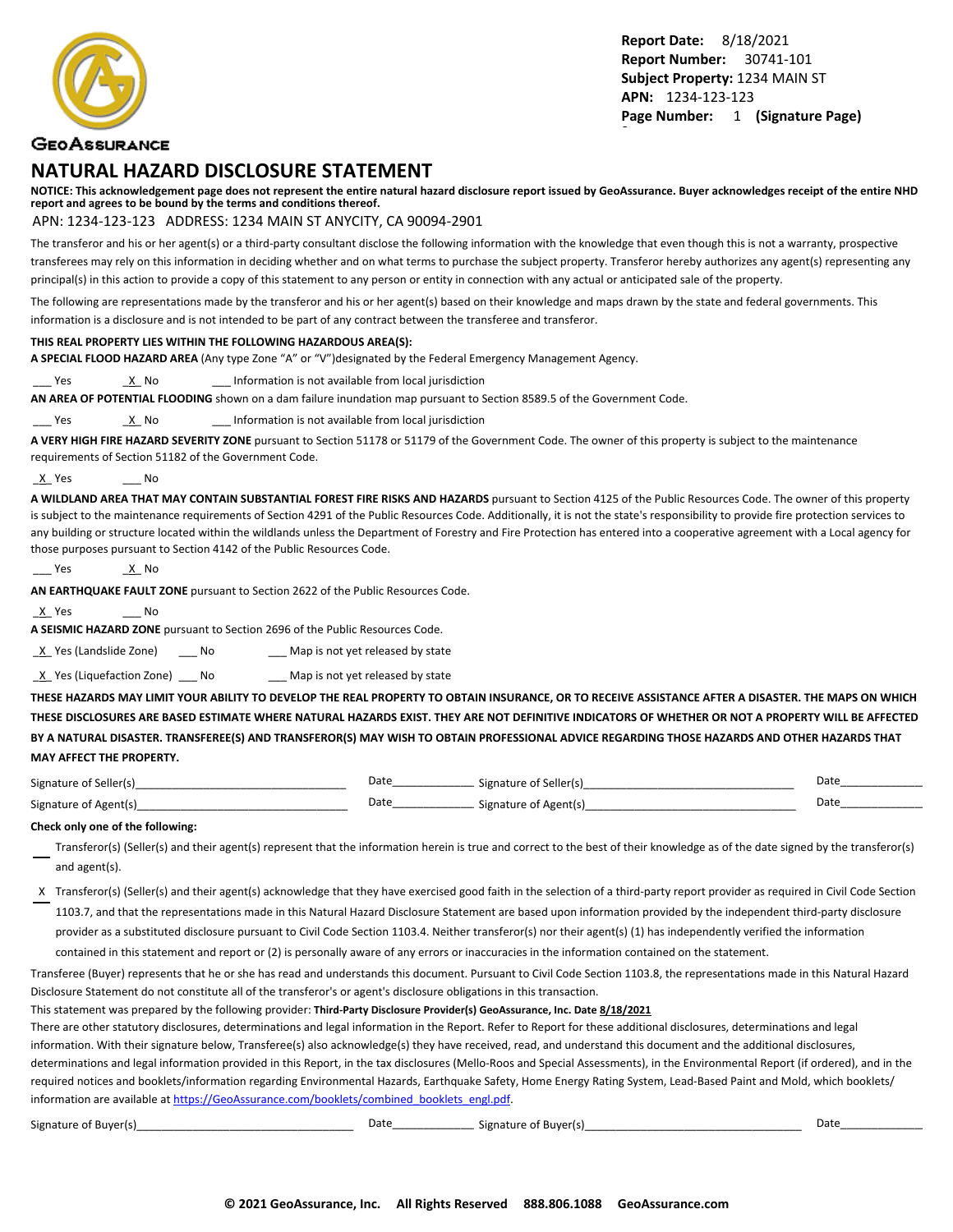



### **NATURAL HAZARD DISCLOSURE REPORT SUMMARY**

**Subject Property:** 1234 MAIN ST ANYCITY, CA 90094-2901

**APN:** 1234-123-123

| This property is located in/within:                                                          | <b>No</b><br>Yes          |                  | <b>Details:</b>    |
|----------------------------------------------------------------------------------------------|---------------------------|------------------|--------------------|
| A Special Flood Hazard Area                                                                  | $\overline{X}$            |                  | Page 3             |
| An Area of Potential Flooding Due to Dam Inundation                                          | $\overline{\mathbf{x}}$   |                  | Page 3             |
| A Very High Fire Hazard Severity Zone (AB 38)                                                | $\pmb{\mathsf{X}}$        |                  | Page 3             |
| A State of California Fire Responsibility Area (SRA)                                         | $\overline{\mathsf{x}}$   |                  | Page 3             |
| A High/Very High Fire Hazard Zone in the SRA                                                 | $\overline{\mathsf{x}}$   |                  | Page 3             |
| An Earthquake Fault Zone                                                                     | $\overline{X}$            |                  | Page 3             |
| A Landslide Seismic Hazard Zone                                                              | $\overline{\mathbf{x}}$   |                  | Page 4             |
| A Liquefaction Seismic Hazard Zone                                                           | $\overline{\mathsf{x}}$   |                  | Page 4             |
| 1 Mile of a Former Military Ordnance Site                                                    | $\overline{\mathsf{x}}$   |                  | Page 4             |
| 1 Mile of a Commercial/Industrial Use Zone                                                   | $\overline{\mathsf{x}}$   |                  | Page 4             |
| 2 Miles of FAA Approved Landing Facility                                                     | $\overline{\mathsf{X}}$   |                  | Page 4             |
| An Airport Influence Area                                                                    | $\overline{x}$            |                  | Page 4             |
| <b>Tsunami Inundation Hazard</b>                                                             | $\overline{\mathsf{x}}$   |                  | Page 4             |
| Right to Farm/Important Farmland                                                             | $\overline{\mathbf{X}}$   |                  | Page 5             |
| A Naturally Occurring Asbestos Area                                                          | $\overline{\mathsf{x}}$   |                  | Page 5             |
| <b>Critical Habitats</b>                                                                     | $\pmb{\chi}$              |                  | Page 5             |
| 1 Mile of a Mining Operation                                                                 | $\overline{\mathsf{x}}$   |                  | Page 5             |
| <b>Abandoned Mines</b>                                                                       | $\overline{\mathsf{x}}$   |                  | Page 6             |
| A Petrochemical Complex Area                                                                 | $\overline{\mathsf{x}}$   |                  | Page 7             |
| A Methane Gas Zone                                                                           | $\overline{\mathsf{x}}$   |                  | Page 7             |
| Gas and Hazardous Liquid Transmission Pipelines                                              | Included                  |                  | Page 7             |
| City/County Hazard Disclosures                                                               | $\boldsymbol{\mathsf{X}}$ | Fire, Earthquake | Page 8, 9          |
| Supplemental Fire Hazard Severity Zone (AB 38)                                               | $\overline{X}$            | Very High        | Page 8, 9          |
| A Mello-Roos Community Facility District                                                     | $\overline{X}$            |                  | Page 10            |
| A Special Tax Assessment District                                                            | $\overline{\mathsf{x}}$   |                  | Page 11            |
| Property Tax Breakdown/Tax Calculator                                                        | Included                  |                  | Page 12, 13        |
| Notice of Supplemental Property Tax Bill/Transfer Tax Disclosure                             | Included                  |                  | Page 14            |
| Notice of Database Disclosure/Duct Sealing Requirements                                      | Included                  |                  | Page 16            |
| <b>Contaminated Water Advisory</b>                                                           | Included                  |                  | Page 16            |
| Notice of Energy Efficiency Standards/Tax Credit Advisory                                    | Included                  |                  | Page 17            |
| Notice of Williamson Act                                                                     | Included                  |                  | Page 17            |
| Mold Addendum                                                                                | Included                  |                  | Page 18            |
| Notice of Methamphetamine Contamination<br>Notice of Abandoned Water Wells and Oil/Gas Wells | Included<br>Included      |                  | Page 18<br>Page 18 |
| Notice of Naturally Occurring Asbestos / Radon Gas Advisory                                  | Included                  |                  | Page 19            |
| Notice of Abandoned Mines Advisory                                                           | Included                  |                  | Page 19            |
| <b>Wood-Burning Heater Advisory</b>                                                          | Included                  |                  | Page 19            |
| <b>Environmental Report</b>                                                                  | Included                  |                  | Page 20            |
| Notice of Terms and Conditions                                                               | Included                  |                  | Page 27            |

**This Report Summary merely summarizes the research results contained in this full GeoAssurance Report, and does not, in any way, reduce or eliminate the need to read the Report in its entirety. Please verify the street address and APN for accuracy.**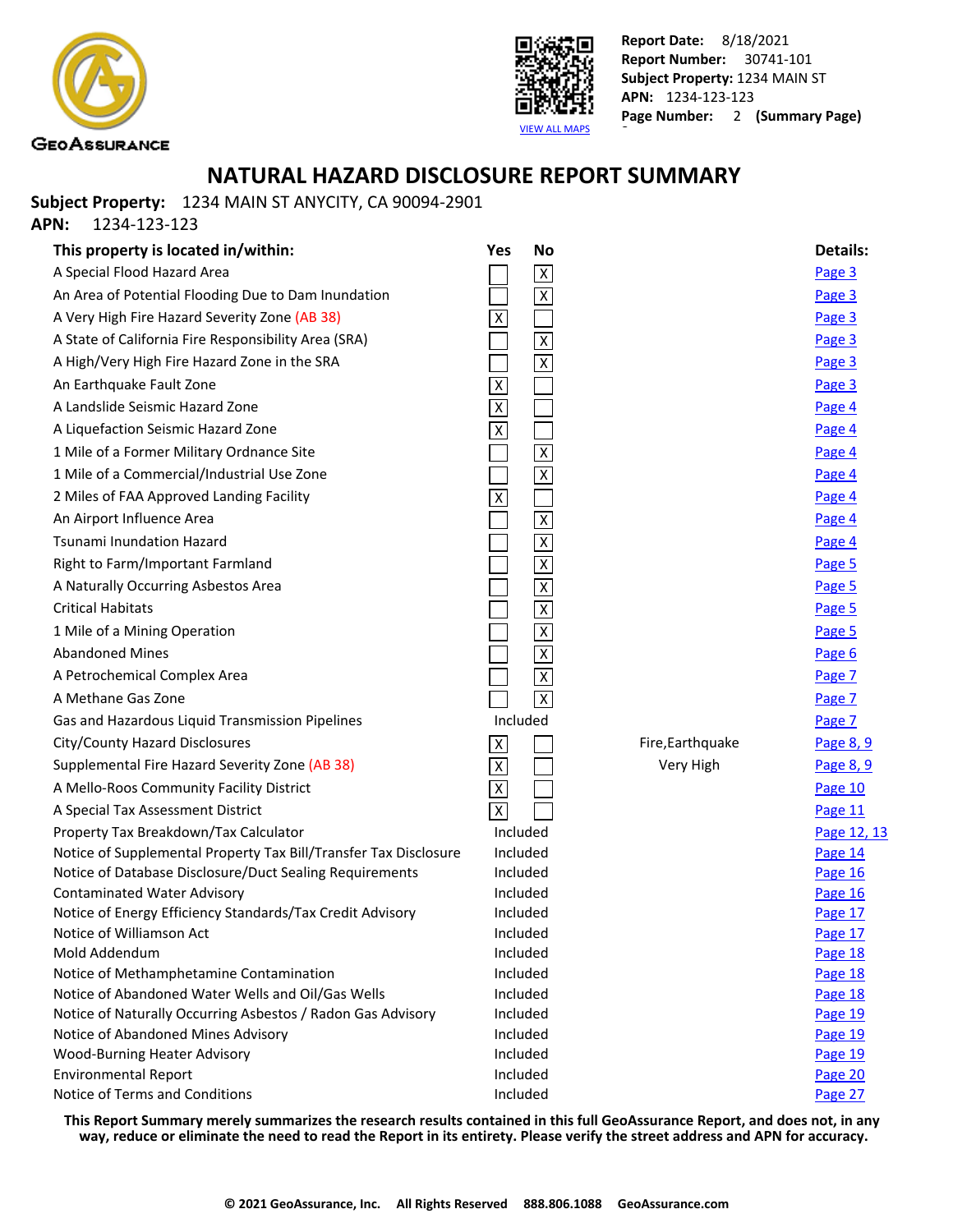<span id="page-4-0"></span>

### **EXPLANATIONS AND NOTICES**

#### **SPECIAL FLOOD HAZARD AREAS**

### SUBJECT PROPERTY **15 X IS NOT** LOCATED IN A SPECIAL FLOOD HAZARD AREA

Special Flood Hazard Areas have been mapped by the Federal Emergency Management Agency (FEMA) on their Flood Rate Insurance maps. Special Flood Hazard Areas are located with the 100-year flood plain and are designated as either Zone A (Inland area) or Zone V (Coastal areas). Flood insurance is required by lenders for properties located within a Zone A or Zone V.FEMA periodically removes a property or a group of properties from a Special Flood Hazard Area based on information provided by cities, counties, or homeowners. The revised status of the property or properties is provided in a Letter of Map Amendment (LOMA) or in a Letter of Map Revision (LOMR). A search for a specific LOMA or LOMR is outside the scope of this report. Please visit www.fema.gov to search for a specific LOMA or LOMR.

Irrespective of the FEMA Flood Cert. determination as to whether the structure or property have been removed from the Special Flood Hazard Area, the property may be subject to limitations on development due to concerns over potential flooding. If there are concerns relative to the viability of potential development on the subject property an inquiry should be made with the local building and safety department.

### **AREAS OF POTENTIAL FLOODING FROM DAM FAILURES**

### SUBJECT PROPERTY **IS X IS NOT** LOCATED IN A DAM INUNDATION ZONE

Maps have been prepared for most dams in the State of California that show the potential flooding areas due to dam failure. The maps are reviewed and approved by the California Office of Emergency Services. Local offices of emergency services have prepared evacuation plans in the areas affected by potential dam failure inundation.

### **VERY HIGH FIRE HAZARD SEVERITY ZONES [View Map](https://www.geoassurance.com/hazardmaps/1295385/713459)** View Map

SUBJECT PROPERTY X **IS IS 15 NOT** LOCATED IN A VERY HIGH FIRE SEVERITY ZONE

Very High Fire Hazard Severity Zones have been mapped by the California Department of Forestry and Fire Protection to indicate area with increase fire risk. The Map by the California Department of Forestry and Fire Protection (CDF), dated January 2006, does not reflect changes made at the local level. Therefore, the CDF recommends verifying status with the local fire department. Brush clearing and other fire defense improvements are required for properties located in Very High Fire Hazard Severity Zones. Please contact the local fire department for fire defense and maintenance requirements.

### **STATE OF CALIFORNIA FIRE RESPONSIBILITY AREA**

| SUBJECT PROPERTY $\Box$ IS $\overline{X}$ IS NOT LOCATED IN A STATE FIRE RESPONSIBILITY AREA                          |  |
|-----------------------------------------------------------------------------------------------------------------------|--|
| SUBJECT PROPERTY $\Box$ IS $\overline{X}$ IS NOT LOCATED IN A HIGH/VERY HIGH FIRE HAZARD ZONE PER 2007/8 SRA ZONE MAP |  |
|                                                                                                                       |  |

Wildland areas that may contain substantial forest fire risk and hazards have been mapped by the California Department of Forestry and Fire Protection to indicate areas with increased fire risk. These areas are also known as State Fire Responsibility Areas because the State of California has primary responsibility for fire prevention and suppression. In addition, the property owner may be responsible for structure protection and is responsible for brush clearing and other fire defense improvements. Please contact the county fire department for fire defense and maintenance requirements. If subject property is in a High/Very High Fire Hazard Zone per 2007/8 SRA zone map, the State may not have fire fighting responsibility. Please check with your local fire authority.

### **ALQUIST-PRIOLO EARTHQUAKE FAULT ZONES [View Map](https://www.geoassurance.com/hazardmaps/1295386/713459)** SUBJECT PROPERTY  $\boxed{\chi}$  **IS**  $\boxed{\phantom{0}}$  **IS NOT** LOCATED IN AN ALQUIST-PRIOLO FAULT ZONE

The purpose of the Alquist-Priolo Earthquake Fault Zoning Act is to regulate development near active faults in order to mitigate hazards associated with ground rupture. The State Geologist through the California Geological Survey has provided maps that show specific zones around active faults. Development of a property located within an Earthquake Fault Zone will likely require a fault study by State-licensed geologist. The determination made in this report does not indicate whether or not an active fault is located on the subject property and is not a substitute for a fault study by a State Licensed geologist.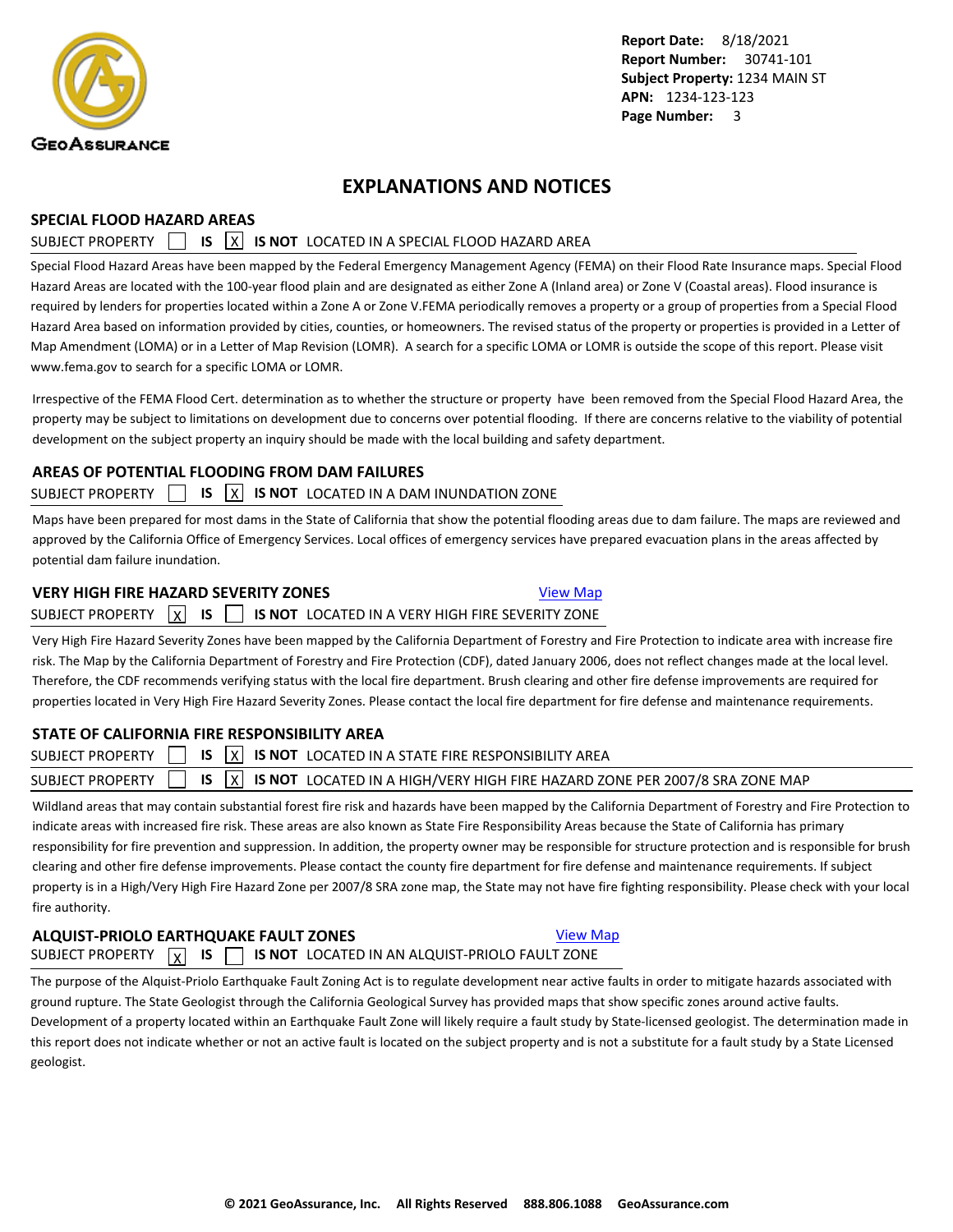<span id="page-5-0"></span>

| SEISMIC HAZARD ZONES | View Map:<br>Landslide                                                                                   | Liquefaction                  |
|----------------------|----------------------------------------------------------------------------------------------------------|-------------------------------|
|                      | SUBJECT PROPERTY $\boxed{x}$ is $\boxed{\phantom{x}}$ is not located in a landslide hazard zone          | MAP NOT YET RELEASED BY STATE |
|                      | SUBJECT PROPERTY $\boxed{\chi}$ is $\boxed{\phantom{\chi}}$ is not located in a liquefaction hazard zone | MAP NOT YET RELEASED BY STATE |

The purpose of the Seismic Hazards Mapping Act is to regulate development in areas determined to have increased risk of the seismic hazards of liquefaction and earthquake-induced land sliding. The California Geological Survey provides maps delineating liquefaction hazard zones and earthquakeinduced landslide hazard zones. Although not all areas of the state have been mapped, the California Geological Survey is currently mapping additional areas. Liquefaction is a seismic hazard in which sediments below the water table lose strength as a result of strong earthquake ground shaking. Saturated soils comprised of sands and silts that are within 40 feet of the ground surface have a higher potential for liquefaction. Liquefaction is a rare, but real phenomenon that can result in damage to structures.

#### **FORMER MILITARY ORDNANCE SITE DISCLOSURE**

|  |  |  |  |  | SUBJECT PROPERTY $\Box$ IS $\overline{X}$ IS NOT WITHIN 1 MILE OF A KNOWN FORMER MILITARY ORDNANCE SITE |
|--|--|--|--|--|---------------------------------------------------------------------------------------------------------|
|--|--|--|--|--|---------------------------------------------------------------------------------------------------------|

Military Ordnance sites are areas that were previously used for military training and that may contain unexploded munitions or other hazardous materials. Sites closed prior to 1989 are part of the Formerly Used Defense Sites database maintained by the United States Department of Defense. Current military bases or those closed after 1989 are not a part of the Formerly Used Defense Sites database.

#### **COMMERCIAL/INDUSTRIAL DISCLOSURE**

| SUBJECT PROPERTY $\Box$ IS $\boxed{\chi}$ IS NOT LOCATED WITHIN 1 MILE OF A PROPERTY ZONED FOR COMMERCIAL/INDUSTRIAL USE |  |  |  |  |  |  |  |  |  |  |
|--------------------------------------------------------------------------------------------------------------------------|--|--|--|--|--|--|--|--|--|--|
|--------------------------------------------------------------------------------------------------------------------------|--|--|--|--|--|--|--|--|--|--|

The disclosure regarding the Subject Property's proximity to a zone or district allowing heavy commercial Industrial use zones is based upon currently available public records and excludes entirely agricultural properties. A physical inspection of the Subject Property has not been made. The calculation of the one-mile proximity measurement is based upon the distance between the Subject Property's street address and the street address of the next closet property allowing heavy commercial Industrial use. This is an actual knowledge disclosure required by the seller on the Transfer Disclosure Statement. There could be other nuisances not covered by this commercial industrial zoning.

### **FAA APPROVED LANDING FACILITY [View Map](https://www.geoassurance.com/hazardmaps/1295392/713459) View Map** View Map

SUBJECT PROPERTY **X IS IS IS IS NOT** LOCATED WITHIN 2 MILES OF AN FAA APPROVED LANDING FACILITY

A search of data from the Federal Aviation Administration was made to determine if the property is located within two miles of a public/private FAA approved landing facility (i.e., an airport). Properties within proximity to airports/flight paths may experience airport noise and/or other nuisances. For more information please visit [https://www.faa.gov/airports/environmental/airport\\_noise/](https://www.faa.gov/airports/environmental/airport_noise/).

WEST HOLLYWOOD SHERIFF'S HELISTOP - Private 1.92

**Airport Name(s) Distance (in miles) from Subject Property**

### **AIRPORT INFLUENCE AREA "AIA"**

SUBJECT PROPERTY  $\Box$  **IS**  $\overline{X}$  **IS NOT** LOCATED IN AN AIRPORT INFLUENCE AREA "AIA"

An Airport Influence Area is determined and mapped by the local Airport Land Use Commission. A property with an Airport Influence Area may be subject to annoyances and inconveniences associated with proximity to airport operations. Concerns about an Airport Influence Area should be addressed to the local Airport Land Use Commission. Inclusion of private and military airports vary by county and may or may not be included in this disclosure report.

### **TSUNAMI INUNDATION HAZARD** SUBJECT PROPERTY  $\Box$  **IS**  $\overline{X}$  **IS NOT** LOCATED IN A TSUNAMI INUNDATION AREA

A tsunami is a sea wave typically generated by a submarine earthquake, but may be caused by an offshore landslide or volcanic action. A large offshore earthquake, typically a magnitude 7 or greater, may generate a tsunami. Properties located along the California coastline have a potential for inundation from a tsunami. Although early warning systems may provide sufficient warning from distant tsunamis, near-shore generated tsunamis may reach the coast in a matter of minutes. Therefore, homeowners should contact their local emergency management agency and become knowledgeable about tsunami warning signs and local evacuation plans.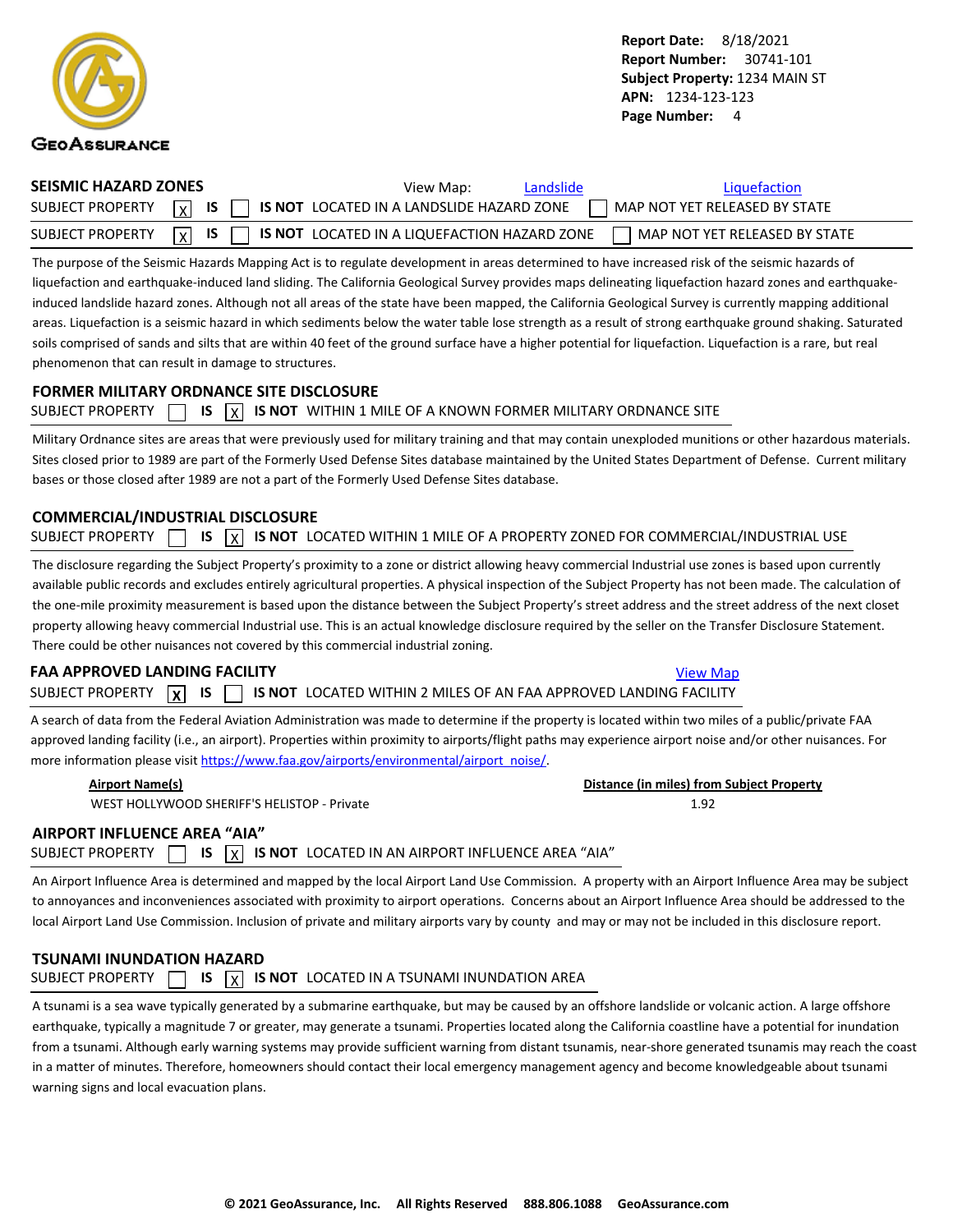<span id="page-6-0"></span>

#### **RIGHT TO FARM/IMPORTANT FARMLAND**

### SUBJECT PROPERTY  $\Box$  **IS**  $\overline{X}$  **IS NOT** LOCATED WITHIN 1 MILE OF A FARM OR RANCH LAND

The search determines if the subject property is located within one mile of a property containing agricultural activity, operation or facility, or appurtenances thereof. These facilities may contain agricultural nuisances that may conflict with non-agricultural uses. Agricultural practices may include noise from farm equipment and machinery, dust, pesticides, and odors associated with animals, manure, and fertilizers.

### **NATURALLY OCCURRING ASBESTOS**

#### SUBJECT PROPERTY  $\Box$  **IS**  $\overline{X}$  **IS NOT** LOCATED WITHIN AN AREA OF NATURALLY OCCURRING ASBESTOS

Asbestos refers to naturally-occurring fibrous minerals found throughout the State of California. Serpentine, an ultra-mafic rock, contains asbestos and is commonly found in the Sierra foothills, the Coast Ranges, and the Klamath Mountains. On residential properties, naturally-occurring asbestos sources are typically dust from unpaved roads or driveways. Paving the unpaved driveways or roads can help to reduce exposure to asbestos. For more information please visit the Air Resources Board of the California Environmental Protection Agency website:<http://www.arb.ca.gov/homepage.htm>.

### **CRITICAL HABITATS**

SUBJECT PROPERTY  $\Box$  **IS**  $\Box$  **IS NOT** LOCATED WITHIN AN AREA OF CRITICAL HABITATS

The Endangered Species Act establishes critical habitats for any species listed under the Act. A critical habitat is defined as a specific area within the geographical area occupied by the species at the time of listing, if the area contains physical or biological features essential to conservation. Those features may require special management considerations or protection even in areas outside their geographical area if the agency determines the area itself essential for conservation.

#### **MINING OPERATION**

SUBJECT PROPERTY  $\Box$  **IS**  $\overline{X}$  **IS NOT** LOCATED WITHIN 1 MILE OF A MINING OPERATION

If the property is located within one mile of a mine operation for which the mine owner or operator has reported mine location data to the Department of Conservation pursuant to Section 2207 of the Public Resources Code, the property may be subject to inconveniences resulting from mining operations. The impacts of these practices should be considered when such mining operations are present within one mile of the property.

Effective January 1, 2012 Senate Bill 110 amends Section 1103.4 of the Civil Code and requires disclosure if the subject property is within one mile of a mining operation. The widespread degradation of land and water resources caused by strip mining and the failure of the states to effectively regulate the industry resulted in the passage of the Surface Mining Control and Reclamation Act ("SMCRA") of 1977. The Office of Surface Mining ("OSM") was created in 1977 when Congress enacted the SMCRA Act. OSM works with the states and Indian Tribes to assure that citizens and the environment are protected during coal mining and that the land is restored to beneficial use when mining is finished. OSM and its partners are also responsible for reclaiming and restoring lands and water degraded by mining operations before 1977. For more information, please visit<https://www.conservation.ca.gov/dmr>.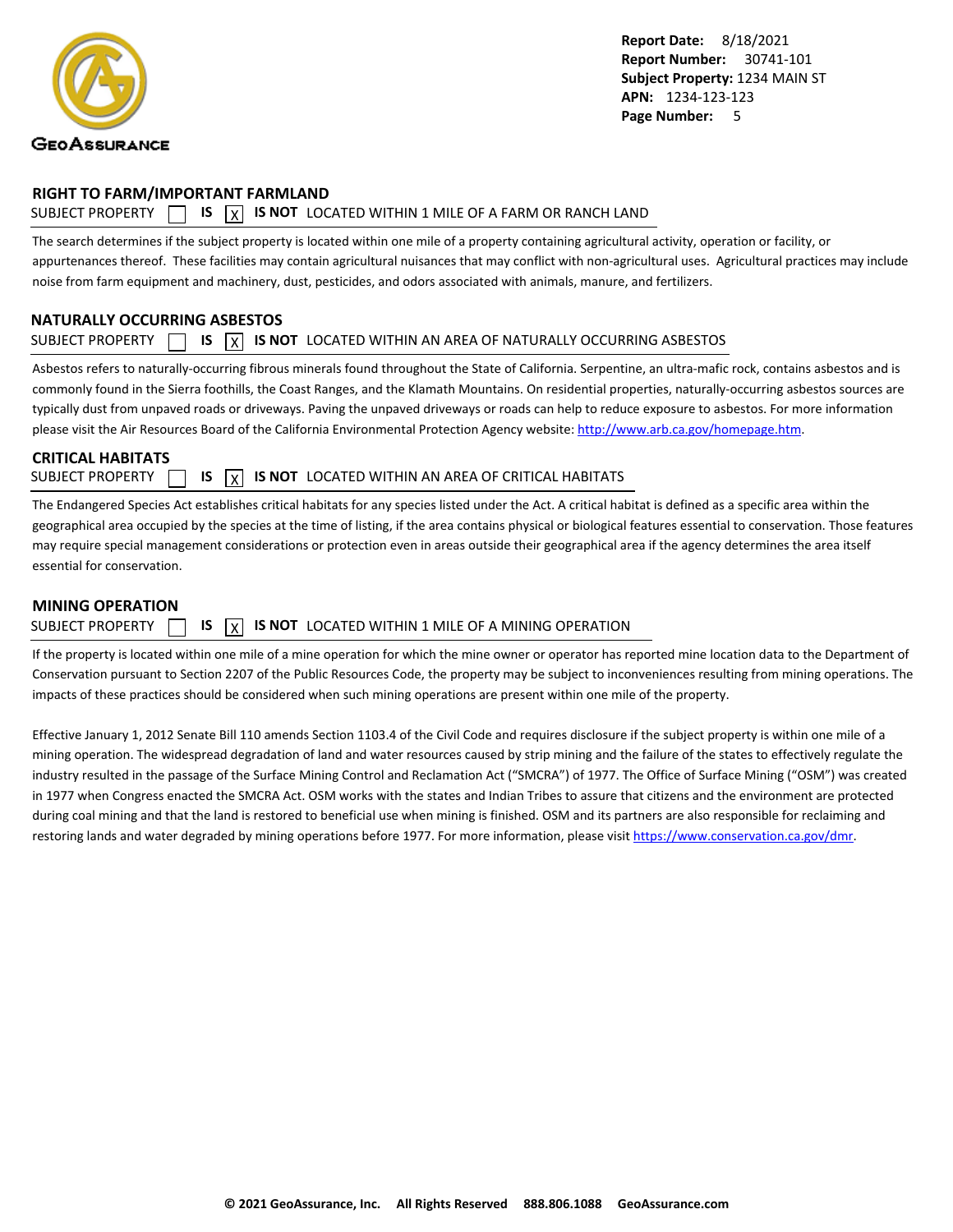<span id="page-7-0"></span>

#### **ABANDONED MINES**

SUBJECT PROPERTY  $\Box$  **IS**  $\overline{X}$  **IS NOT** LOCATED WITHIN 1 MILE OF AN ABANDONED MINE

According to the California Department of Conservation, Office of Mine Reclamation, since the Gold Rush of 1849, tens of thousands of mines have been dug in California. Many were abandoned when they became unproductive or unprofitable. The result is that California's landscape contains many thousands of abandoned mines, which can pose health, safety, or environmental hazards on and around the mine property. Mines can present serious physical safety hazards, such as open shafts or adits (mine tunnel), and they may create the potential to contaminate surface water, groundwater, or air quality. Some abandoned mines are such a massive problem as to earn a spot on the Federal Superfund Environmental Hazard list. The Abandoned Mine Lands Unit (AMLU) was created in 1997 to prepare a report to the governor and legislature on the "magnitude and scope" of the abandoned mine lands issue in California. An inventory of abandoned mines was accomplished, culminating in a report to the Governor and Legislature. Prior to that effort, the number of abandoned mines reported was based solely on legacy databases and ranged from a low of 7,000 to a high of 20,000 abandoned mines. AMLU estimates of the number of abandoned mines in California include the following:

• Approximately 165,000 mine features on more than 47,000 abandoned mine sites exist statewide.

 • More than 39,400 abandoned mines (84 percent of 47,000 sites) present physical safety hazards, and approximately 5,200 (11 percent) present environmental hazards.

• More than 62,000 abandoned mine features (38 percent of 165,000 features) are hazardous openings.

 • Federal lands contain approximately 67 percent of the abandoned mines in the State (primarily on Bureau of Land Management, National Park Service, and U.S. Forest Service property). Approximately 31 percent are on private lands, and about 2 percent are on State or local lands. No California law requires the disclosure of abandoned mines in a real estate transaction, unless the existence of an abandoned mine is within the actual knowledge of the Seller and is deemed to be a fact material to the transaction. The Office of Mine Reclamation (OMR) and the U.S. Geological Survey maintain a database of abandoned mines -- however, it is known to be incomplete and based on maps that are often decades out of date. Many mines are not mapped because they are on private land. The OMR warns that the State's abandoned mines database "should NOT be relied upon for...the obligations of sellers of real property and their disclosure obligations under California law." Parties with concerns about the existence or impact of abandoned mines in the vicinity of the property are advised to contact the State Office of Mine Reclamation at: [http://www.conservation.ca.gov/OMR](http://www.conservation.ca.gov/OMR") and/or the local Engineering, Planning or Building Departments in the county where the property is located. Known Abandoned Mine sites within 1 mile of the Property are listed below: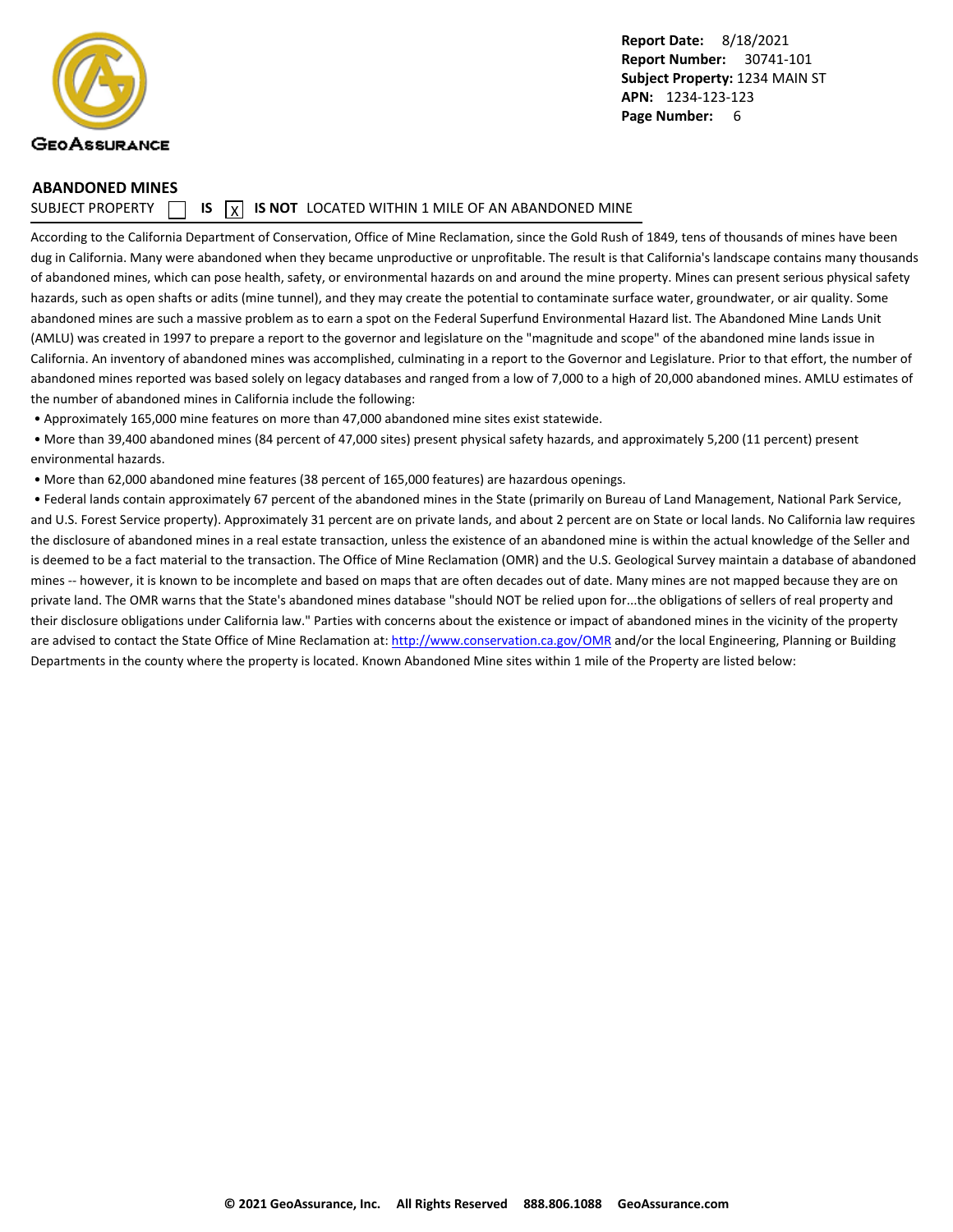<span id="page-8-0"></span>

#### **PETROCHEMICAL COMPLEX AREA (LA CITY ONLY)**

SUBJECT PROPERTY **IS** IS **INOT LOCATED IN A DESIGNATED PETROCHEMICAL AREA NOT MAPPED** 

Petrochemical complex areas may contain gas, oil, or other volatile materials from oil refineries or other oil production sites. Petrochemical complex areas have a higher potential from fires after earthquakes due to pipe line rupture. Petrochemical complex area determinations do not qualify as high fire hazards in reference to California Assembly Bill 38.

### **Methane Gas Area (MethaneGas) - (Note - for LA and Orange County Only)**

| <b>SUBJECT PROPERTY</b> |  |  | X | <b>IS NOT</b> | LOCATED IN A DESIGNATED METHANE GAS AREA |  | <b>NOT MAPPED</b> |
|-------------------------|--|--|---|---------------|------------------------------------------|--|-------------------|
|-------------------------|--|--|---|---------------|------------------------------------------|--|-------------------|

Methane is a colorless, odorless gas with a wide distribution in nature, often occurring naturally as a part of natural gas in areas containing petroleum deposits. Properties located in a methane area may also be in proximity to other methane gas sources such as landfills, oil wells, oil fields, and underground gas storage facilities. Although natural methane gas is relatively harmless, high concentrations of it can be hazardous due to its highly combustible chemical composition, as well as its ability to displace oxygen. Migration of the gas into areas containing impermeable surfaces (i.e. concrete, pavement, basements, etc.) can trap the gas, resulting in the accumulation of high concentrations. Information available is based on data from the California Division of Oil, Gas and Geothermal Resources. Properties located in a methane zone may be required to undergo testing and mitigation requirements, and additional report requirements. If the property is found to be in a methane zone, GeoAssurance, Inc. recommends that the buyer contact the local Building and Safety Department or other applicable department to ascertain what previous measures might have been taken to properly vent the area and what considerations might apply regarding building permits or renovations.

For more information please see the following:

Los Angeles County

<https://dpw.lacounty.gov/epd/swims/onlineservices/methane-mitigation-standards.aspx>

City of Los Angeles <https://www.ladbs.org/services/core-services/plan-check-permit/methane-mitigation-standards>

City of Huntington Beach [https://www.huntingtonbeachca.gov/government/departments/fire/fire\\_prevention\\_code\\_enforcement/PetroChemProgram.cfm](https://www.huntingtonbeachca.gov/government/departments/fire/fire_prevention_code_enforcement/PetroChemProgram.cfm)

### **NOTICE REGARDING GAS AND HAZARDOUS LIQUID TRANSMISSION PIPELINES**

This notice is being provided simply to inform you that information about the general location of gas and hazardous liquid transmission pipelines is available to the public via the National Pipeline Mapping System (NPMS) Internet Web site maintained by the United States Department of Transportation at [http://www.npms.phmsa.dot.gov//.](http://www.npms.phmsa.dot.gov/) To seek further information about possible transmission pipelines near the property, you may contact your local gas utility or other pipeline operators in the area. Contact information for pipeline operators is searchable by ZIP Code and county on the NPMS Internet Web site.

Upon delivery of the notice to the transferee of the real property, the seller or broker is not required to provide information in addition to that contained in the notice regarding gas and hazardous liquid transmission pipelines. The information in the notice shall be deemed to be adequate to inform the transferee about the existence of a statewide database of the locations of gas and hazardous liquid transmission pipelines and information from the database regarding those locations.

Nothing in this section shall alter any existing duty under any other statute or decisional law imposed upon the seller or broker, including, but not limited to, the duties of a seller or broker under this article, or the duties of a seller or broker under Article 1.5 (commencing with Section 1102) of Chapter 2 of Title 4 of Part 4 of Division 2.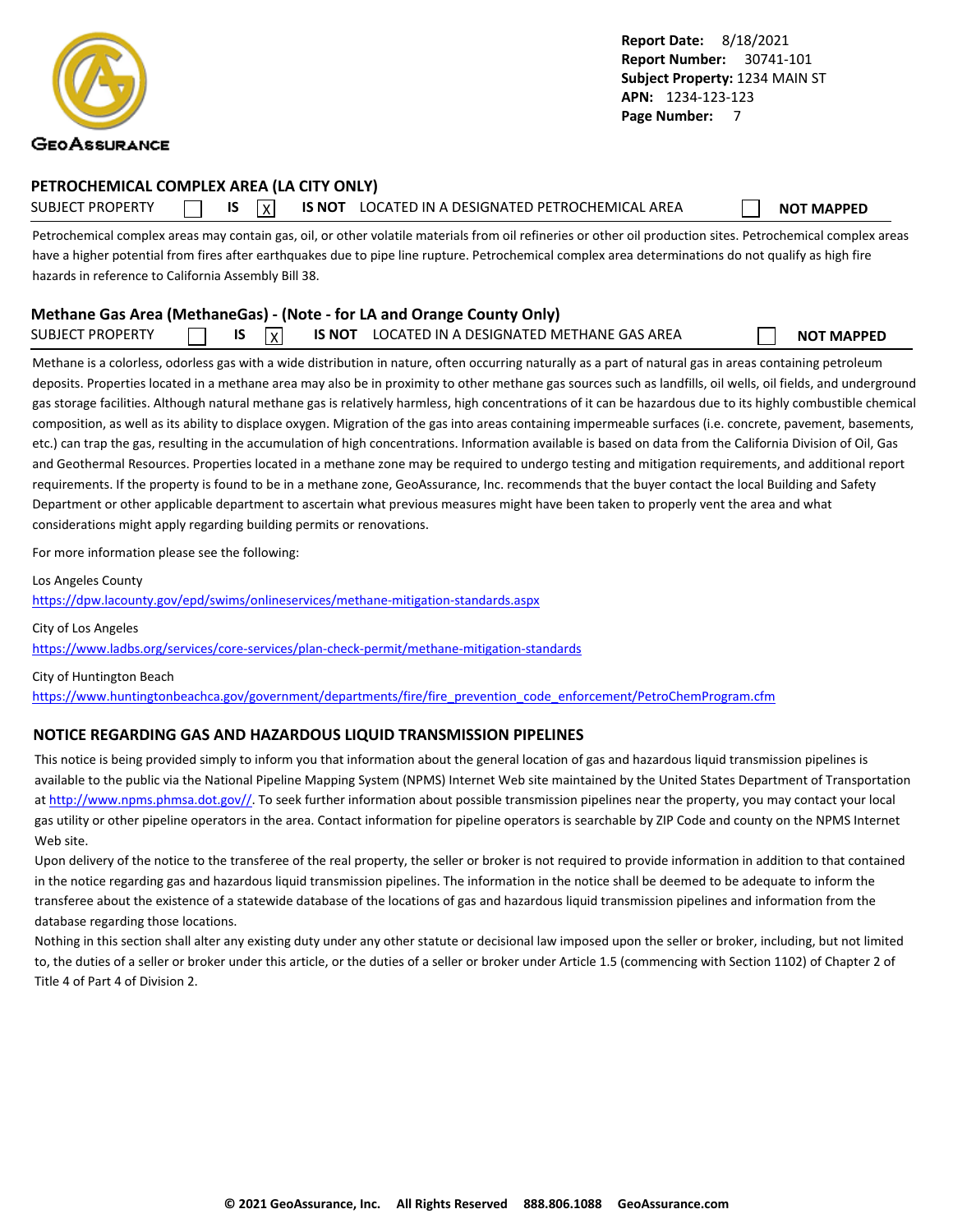<span id="page-9-0"></span>

### **CITY/COUNTY HAZARD DISCLOSURE EXPLANATIONS**

GeoAssurance provides information on locally identified natural hazards as an additional service because their disclosure to purchasers is either required by ordinance or the information is available on maps publicly available from various City and County sources. This service also supplements and completes the natural hazard information required by the California Civil Code 1103.

#### The Subject Property:

| $\Box$ IS $\overline{X}$ IS NOT Located in a Supplemental Flood Hazard Zone.                    | NOT MAPPED        |                 |
|-------------------------------------------------------------------------------------------------|-------------------|-----------------|
| <b>S NOT</b> Located in a Supplemental Fire Hazard Zone (Very High).<br>$\overline{X}$ IS       | NOT MAPPED        | <b>View Map</b> |
| $\overline{X}$ IS $\overline{X}$ IS NOT Located in a Supplemental Earthquake Fault Hazard Zone. | $\Box$ NOT MAPPED | <b>View Map</b> |
| $\Box$ IS $\overline{X}$ IS NOT Located in a Supplemental Seismic Geologic Hazard Zone.         | NOT MAPPED        |                 |
| <b>IS</b> $\overline{X}$ IS NOT Located in an Expansive/Subsidence Soil Area.                   | NOT MAPPED        |                 |

**Flood Hazard Zones:** Supplemental flood zones include information not covered by Special Flood Hazard Areas as designated by the Federal Emergency Management Agency or by Dam Inundation zones as reported by the California State Office of Emergency Services. These can include tsunamis, runoff hazards, historical flood data and additional dike failure hazards.

**Fire Hazard Zones:** Local agencies may, at their discretion, include or exclude certain areas from the requirements of California Government Code Section 51182 (imposition of fire prevention measures on property owners), following a finding supported by substantial evidence in the record that the requirements of Section 51182 either are, or are not necessary for effective fire protection within the area. Any additions to these maps that GeoAssurance has been able to identify and substantiate are included in this Report.

An answer of "IN" on the supplemental Fire Zone would indicate that the property is in a high, very high or other high fire-risk areas. More information may be found on HOME FIRE HARDENING DISCLOSURE and ADVISORY. (C.A.R. form FHDS, 12/20) if provided by owner.

Even though the Answer to the Supplemental Fire may show "NOT IN", if the property is in or near a mountainous area, forest-covered lands brush covered lands, grass-covered lands or land that is covered with flammable material additional disclosures may be warranted. More information may be found on HOME FIRE HARDENING DISCLOSURE and ADVISORY. (C.A.R. form FHDS, 12/20) if provided by owner. Petrochemical complex area determinations do not qualify as high fire hazards in reference to California Assembly Bill 38.

This information should be verified and available through the local agency where the property is located.

**Earthquake Fault Hazard Zones:** Many local jurisdictions have different or higher standards then the State of California for the identification of active earthquake fault zones. These jurisdictions have created their own maps which indicate the active faults according to these alternate standards. Some jurisdictions also recommend or require the disclosures of potentially active faults. GeoAssurance has attempted to include all official and publicly available maps indicating earthquake faults identified by these jurisdictions.

**Seismic/Geologic Hazard Zones:** The California Division of Mines and Geology ("DMG") has not completed the project assigned it by Section 2696 of the California Public Resources Code to identify areas of potential seismic hazards within the State of California. The DMG and the United States Geological Survey have performed many valuable studies that supplement the Section 2696 maps and fill many missing areas. These maps were reviewed in the preparation of this Report. Also included in this Report is the review of maps that indicate many hazards that may or may not be seismically related, including, but not limited to, landslides, debris flows, mudslides, coastal cliff instability, volcanic hazards, and avalanches. Many cities and counties require geologic studies before any significant construction if the subject property is in or near a geologic hazard known to them. GeoAssurance has attempted to include all official and publicly available maps indicating geologic hazards identified by these jurisdictions.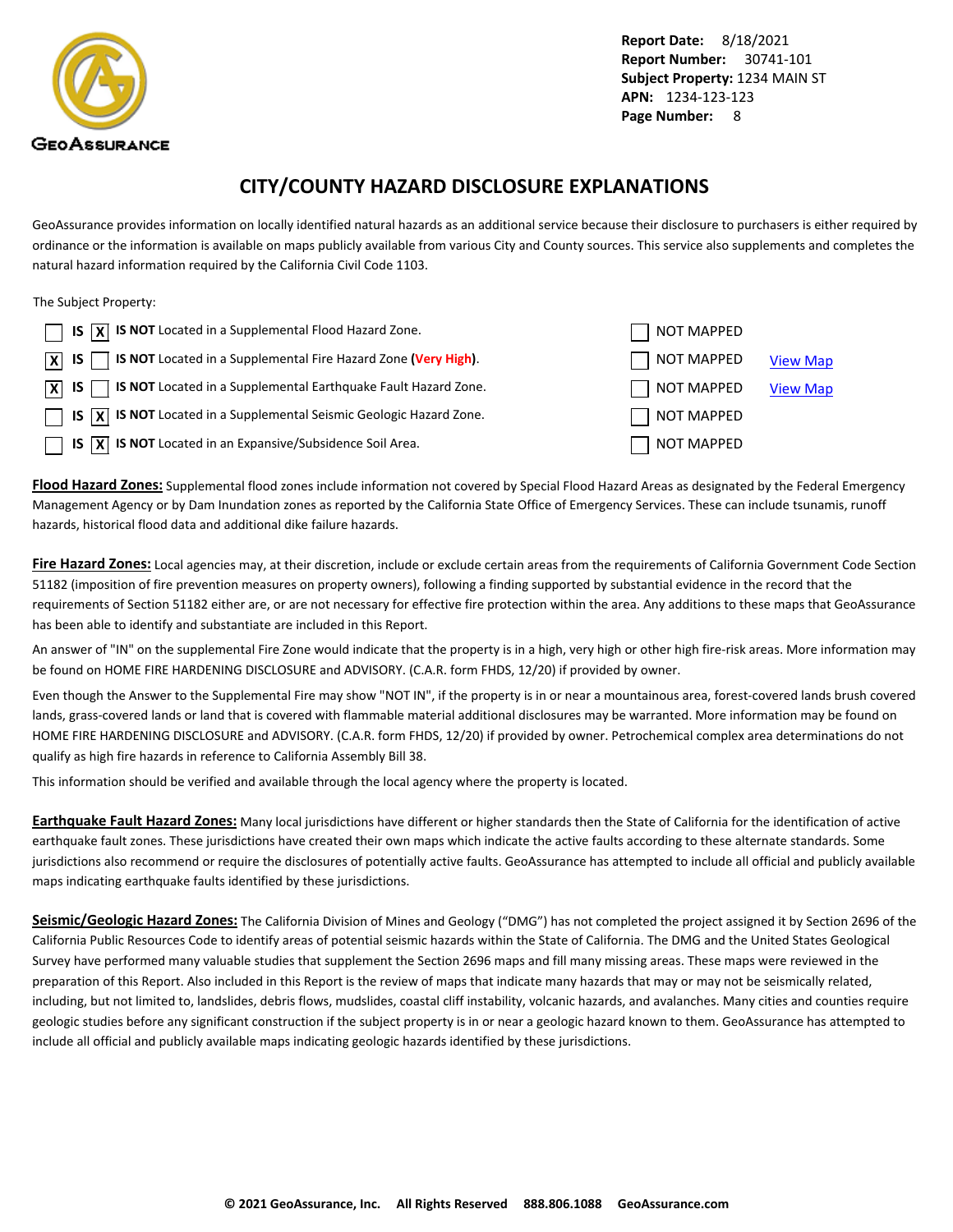

### **CITY/COUNTY HAZARD DISCLOSURE EXPLANATIONS (CONTINUED)**

**Expansive/Subsidence Soils:** Expansive soils are soils which have a potential to undergo significant changes in volume, either shrinking or swelling, with changes in moisture content. Periodic shrinking and swelling of expansive soils can cause extensive damage to buildings, other structures and roads. Soils containing clays have variable potential for volume changes. High, or Expansive, indicates the dominant soil condition. Detailed investigations are required to fully evaluate the shrink-swell characteristics of soils at any given site. Check with your local building department if there is a question as to special requirements for various soils conditions in their jurisdiction as they may impose additional requirements for new or additional construction.

The main cause of subsidence in California is groundwater pumping. The effects of subsidence include damage to buildings and infrastructure, increased flood risk in low-lying areas, and lasting damage to groundwater aquifers and aquatic ecosystems.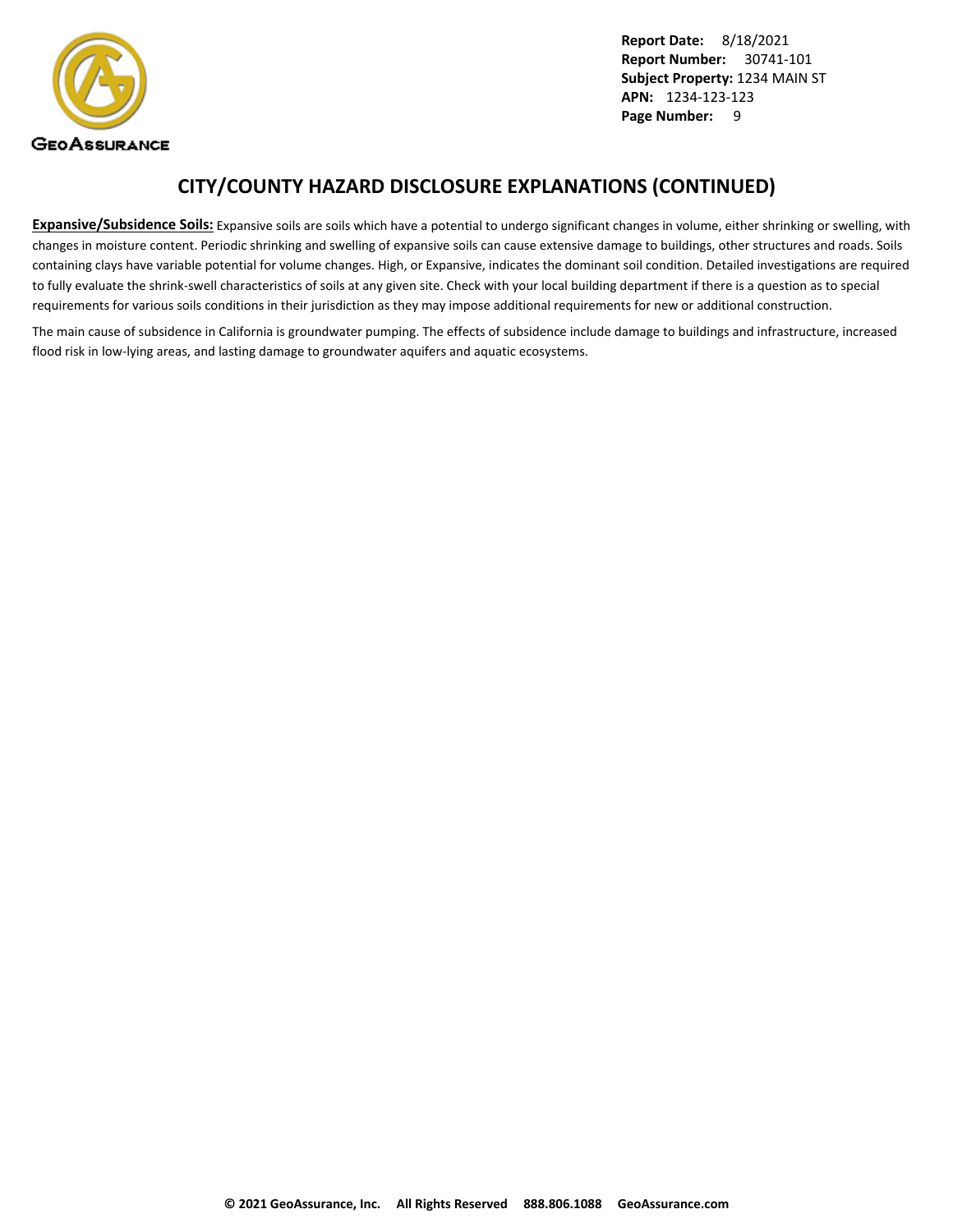<span id="page-11-0"></span>

#### **MELLO-ROOS COMMUNITY FACILITIES DISTRICT(S)**

### SUBJECT PROPERTY **X** IS **S** IS NOT SUBJECT TO MELLO-ROOS COMMUNITY FACILITIES DISTRICT SPECIAL TAX LIEN(S).

Mello-Roos Community Facilities Districts ("CFD") provide a method of financing certain public capital facilities and services especially in developing areas and areas undergoing rehabilitation. Public improvements funded by Mello-Roos CFDs may include, but are not limited to, roads, schools, water, sewer and storm drain facilities. Public services funded by Mello-Roos CFDs may include, but are not limited to, police and fire protection services, recreation program services, and flood or storm protection services. Mello-Roos CFDs commonly fund the construction of public improvements through the issuance of bonds. A special tax lien is placed on property within the district for the annual payment of principal and interest as well as administrative expenses. Typically, the annual special tax continues until the bonds are repaid, or until special taxes are no longer needed. In most instances, but not all, the special tax is collected with regular property taxes.

This property is within the Mello-Roos CFD(s) listed below and is subject to a special tax that will appear on the property tax bill. This special tax is in addition to the regular property taxes and any other charges and benefit assessments that will be listed on the property tax bill. This special tax may not be imposed on all parcels within the city or county where the property is located. This special tax is used to provide public facilities or services that are likely to particularly benefit the property.

The maximum tax rate, the maximum tax rate escalator, and the authorized facilities which are being paid for by the special taxes and by the money received from the sale of bonds which are being repaid by the special taxes, and any authorized services are indicated below. These facilities may not yet have all been constructed or acquired and it is possible that some may never be constructed or acquired.

**1. Community Facilities District No. 1 - Mountains Recreation and Conservation Authority - (323) 221-9944**

**Current Levy:** \$59.00 **Maximum Tax Rate:** \$59.00

**Ending Year:** 2022-2023

**Maximum Tax Rate Escalator:** The Maximum Tax Rate Amount will increase by None per year.

**Authorized Facilities:** Proceeds from the sale of Bonds and the special taxes collected will be used to finance facilities, buildings, fixed equipment, trails, roads, parking lots and other man-made structures on or alterations to lands owned or managedby the MRCA.

**Authorized Services:** The special taxes collected will be used to pay the costs of maintenance, servicing, protection, and preservation of open space, parkland, wildlife corridors, natural habitats, lands, waters, and facilities owned or managed by the MRCA within the CFD.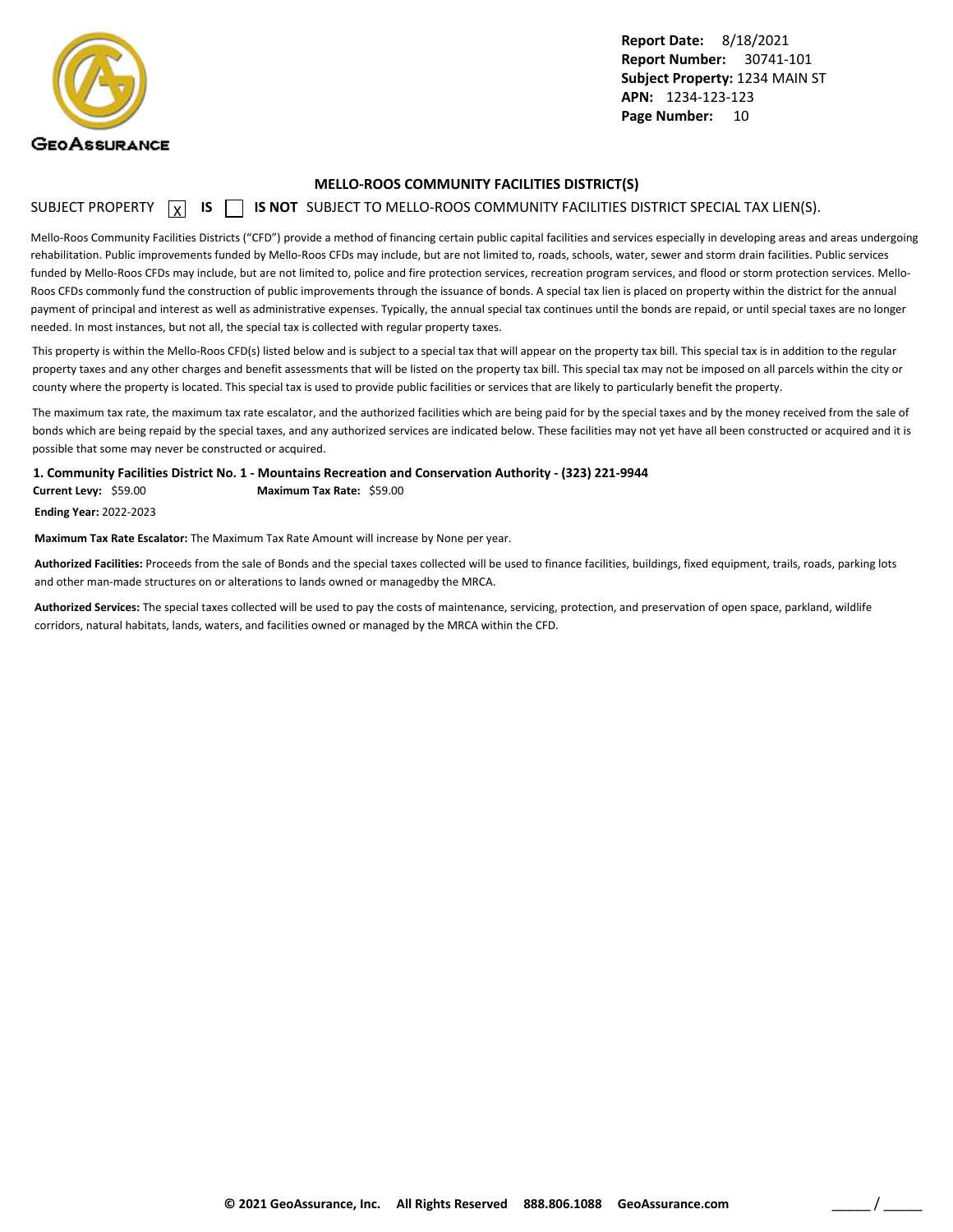<span id="page-12-0"></span>

#### **1915 BOND ACT ASSESSMENT DISTRICT(S)**

SUBJECT PROPERTY  $\boxed{\chi}$  **IS**  $\boxed{\phantom{\chi}}$  **IS NOT** SUBJECT TO IMPROVEMENT BOND ACT OF 1915 SPECIAL ASSESSMENTS LIEN(S).

1915 Bond Act Assessment Districts ("AD") provide a method of financing certain public capital facilities. Public improvements funded by 1915 Bond Act Assessment Districts may include, but are not limited to, roads, sewer, water and storm drain systems, and street lighting. 1915 Bond Act Assessment Districts commonly fund the construction of public improvements through the issuance of bonds. A special assessment lien is placed on property within the Assessment District. The lien amount is calculated according to the specific benefit that an individual property receives from the improvements and is amortized over a period of years. 1915 Bond Act Assessments Districts can be prepaid at any time. In most instances, but not all, the assessment is collected with regular property taxes.

This property is within the 1915 Bond Act Assessment District(s) named below and is subject to annual assessment installments levied by the assessment district that will appear on the property tax bill. The annual assessments are in addition to the regular property taxes and any other charges and benefit assessments that will be listed on the property tax bill. The assessment district(s) has issued bonds to finance the acquisition or construction of certain public improvements that are of direct and special benefit to property within the assessment district. The bonds will be repaid from annual assessment installments on property within the assessment district. The special assessment is used to provide public facilities that are likely to particularly benefit the property.

The annual assessment installment and public facilities that are being paid for by the money received from the sale of bonds that are being repaid by the assessments are indicated below. These facilities may not yet have all been constructed or acquired and it is possible that some may never be constructed or acquired.

**1. Assessment District No. 1 - Santa Monica Mountains Conservancy - (323) 221-8900**

**Current Levy:** \$40.00

**Ending Year:** 2033

**Authorized Facilities:** Proceeds from the sales of the bonds will be used to finance the acquisition and/or maintenance of open space lands, hillsides, viewsheds and watersheds, riparian corridor, wildlife corridors and parklands and to pay the costs associated with issuing the bonds.

**Authorized Services:** None.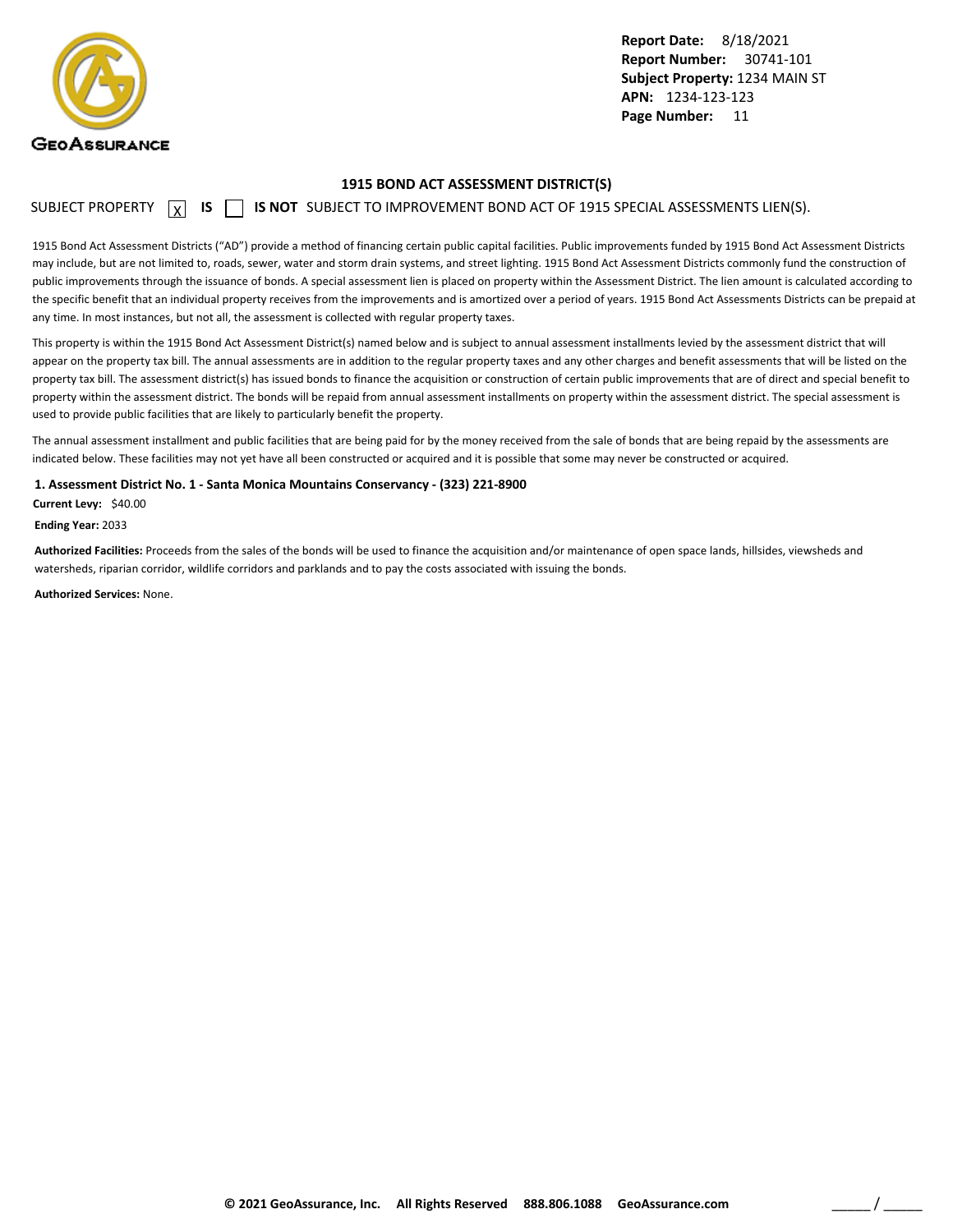<span id="page-13-0"></span>

### **BREAKDOWN OF THE 2020-2021 PROPERTY TAX BILL**

This report is an estimate of the original secured property tax bill charges for the above-mentioned property using information obtained from the County on a given date. Changes made by the County or the underlying public agencies levying charges against this property after the date of this Report may not be reflected in this Report.

|     | <b>Basic Prop 13 Levy</b>                                                  |                                                      |             |
|-----|----------------------------------------------------------------------------|------------------------------------------------------|-------------|
| 1.  | <b>Combined Ad Valorem Tax Charges</b>                                     | <b>Ad Valorem Tax</b>                                | \$16,863.40 |
|     | County of Los Angeles (213) 974-7175                                       | General                                              |             |
|     | Basic Prop 13 Levy & Voter Approved Ad Valorem Taxes:                      | \$16,863.40                                          |             |
|     | <b>Estimated Tax Rate:</b>                                                 | 1.200128%                                            |             |
|     | <b>Direct Assessments</b>                                                  |                                                      |             |
| 2.  | Los Angeles County Trauma and Emergency Services                           | <b>Police, Fire or Emergency Medical Services</b>    | \$60.88     |
|     | County of Los Angeles (866) 587-2862                                       | Health                                               |             |
| 3.  | <b>Community Facilities District No. 1</b>                                 | <b>Community Facilities District - Pay As You Go</b> | \$59.00     |
|     | Mountains Recreation and Conservation Authority (800) 636-3535             | Open Space and Fire Protection                       |             |
| 4.  | <b>Lighting Maintenance District</b>                                       | Landscaping & Lighting Maintenance District          | \$55.19     |
|     | City of Los Angeles (213) 847-1821                                         | <b>Lighting Maintenance</b>                          |             |
| 5.  | Safe Clean Water Program Funding (Measure W)                               | <b>Water Assessment</b>                              | \$45.82     |
|     | County of Los Angeles (626) 300-3331                                       | Safe Clean Water Program                             |             |
| 6.  | <b>Assessment District No. 1</b>                                           | 1915 Bond Act Assessment District                    | \$40.00     |
|     | Santa Monica Mountains Conservancy (323) 221-8900                          | Open Space Maintenance                               |             |
| 7.  | <b>Flood Control</b>                                                       | 1982 Act Benefit Assessment District                 | \$28.22     |
|     | County of Los Angeles (626) 458-5165                                       | <b>Flood Control</b>                                 |             |
| 8.  | <b>Special Tax (Measure A)</b>                                             | 2/3 Voter Approved Special Tax                       | \$22.97     |
|     | Los Angeles County Regional Park and Open Space District (213)<br>738-2985 | Park and Recreation Maintenance                      |             |
| 9.  | <b>Stormwater Pollution Abatement</b>                                      | Sewer or Water Charge                                | \$22.50     |
|     | City of Los Angeles (213) 847-5224                                         | Stormwater                                           |             |
| 10. | Landscape and Lighting District No. 96-1                                   | Landscaping & Lighting Maintenance District          | \$17.72     |
|     | City of Los Angeles (213) 847-1821                                         | Landscape and Lighting                               |             |
| 11. | <b>Mosquito Abatement District</b>                                         | <b>Vector Control District</b>                       | \$10.80     |
|     | County of Los Angeles (310) 915-7370                                       | <b>Vector Control</b>                                |             |
|     | <b>Total Direct Assessment Charges:</b>                                    | \$363.10                                             |             |

**Total 2020-2021 Amount \$17,226.50**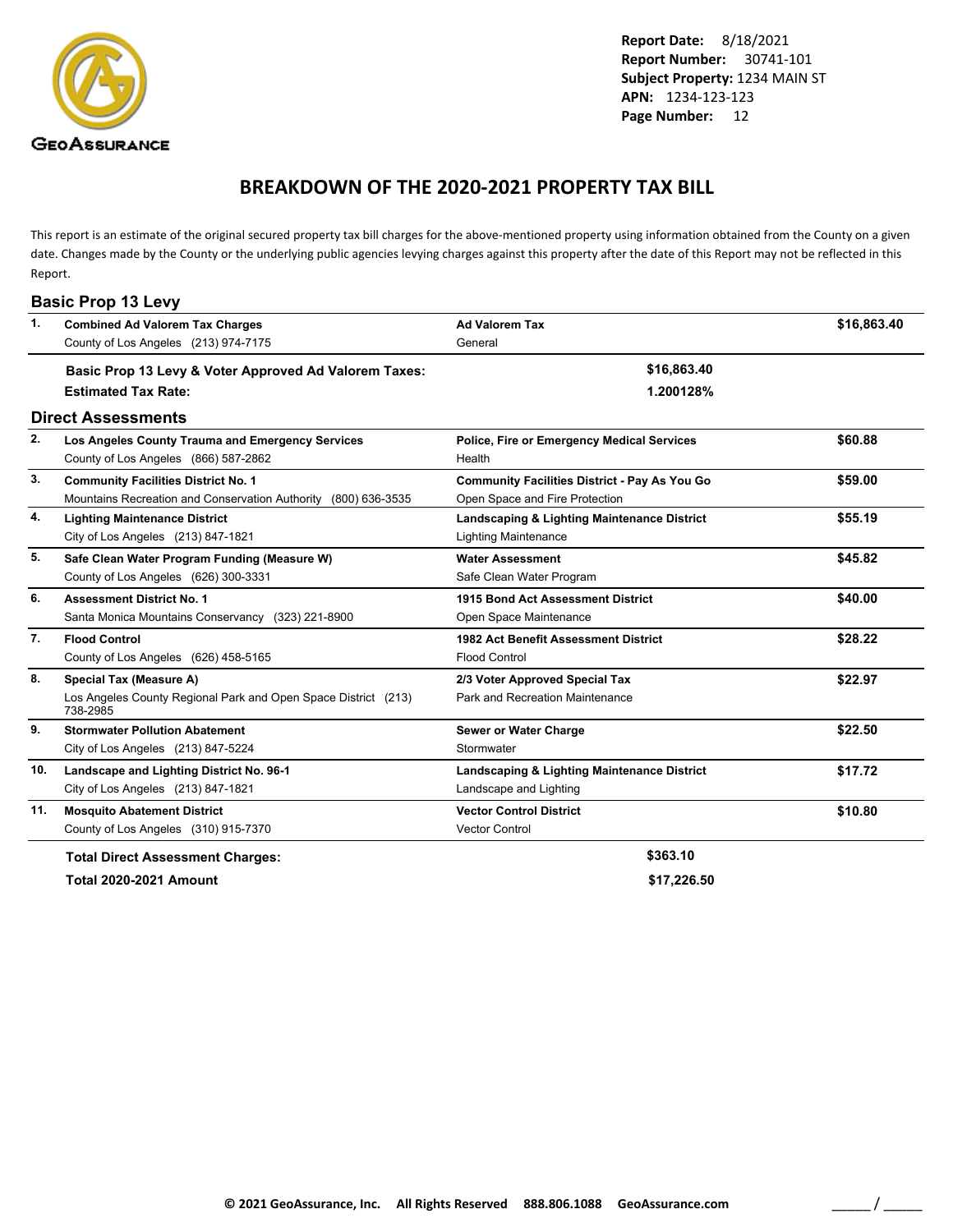

**Subject Property:** 1234 MAIN ST ANYCITY, CA 90094-2901

#### **THIS IS A NOTIFICATION TO YOU PRIOR TO YOUR PURCHASING THIS PROPERTY.**

On July 1, 1983, California State law was changed to require the reassessment of property following a change of ownership or the completion of new construction. This reassessment may result in one or more supplemental tax bills being mailed to the assessed owner, in addition to the annual property tax bill. The calculator below is provided an estimate of the potential amount of supplemental taxes to be billed on the listed property.

Instantly calculate estimated property taxes and supplemental taxes on our website: (or manually calculate below). Instant Tax Calculator: <https://www.geoassurance.com/suptax/calculator/713459/794997a1e574cc658564823de9b01d33>

### **SUPPLEMENTAL TAX CALCULATOR (ESTIMATE ONLY)**

|  | 1.405.133.00 |
|--|--------------|
|  |              |
|  |              |
|  |              |

If a supplemental event occurs between June 1 and December 31, only one supplemental tax bill or refund check is issued. This bill or refund accounts for the property's change in value for the period between the first day of the month following the event date and the end of the current fiscal year (i.e., the following June 30). If, however, a supplemental event occurs between January 1 and May 31, two supplemental tax bills or refund checks are issued. The second bill or refund accounts for the property's change in value for the entire 12 months of the coming fiscal year, beginning on the following July 1.

#### **IF SALE DATE FOR THE RESIDENTIAL PROPERTY IS BETWEEN THE MONTHS OF JANUARY THROUGH MAY:**

| IF SALE DATE FOR THE RESIDENTIAL PROPERTY IS BETWEEN THE MONTHS OF JUNE THROUGH DECEMBER: |  |
|-------------------------------------------------------------------------------------------|--|
|                                                                                           |  |
|                                                                                           |  |

#### **Proration Month-of-Sale Factor**

| TABLE 1. |        |                 | TABLE 2. |  |  |
|----------|--------|-----------------|----------|--|--|
| January  | 0.4167 | June            | 1.0000   |  |  |
| February | 0.3333 | July            | 0.9167   |  |  |
| March    | 0.2500 | <b>August</b>   | 0.8333   |  |  |
| April    | 0.1667 | September       | 0.7500   |  |  |
| May      | 0.0833 | October         | 0.6667   |  |  |
|          |        | <b>November</b> | 0.5833   |  |  |
|          |        | <b>December</b> | 0.5000   |  |  |

Real Property Taxes in California are influenced by several factors, including but not limited to the reassessment rules pursuant to Proposition 13, appraisal values, and bonds. As such, this calculator is not intended to provide a representation of the actual tax amounts that will be assessed. This information is provided for informational and planning purposes only, and should not be relied upon to make a determination regarding acquisition of a property. This calculator does not account for supplemental taxes that may be due as a result of the sale of a property or construction at a property which could result pursuant to Proposition 13. GeoAssurance, Inc. makes no representation regarding the actual amount of tax that will be assessed on any particular property. For specific questions or actual tax calculations, please call the tax assessor's office for the county in which the subject property is located.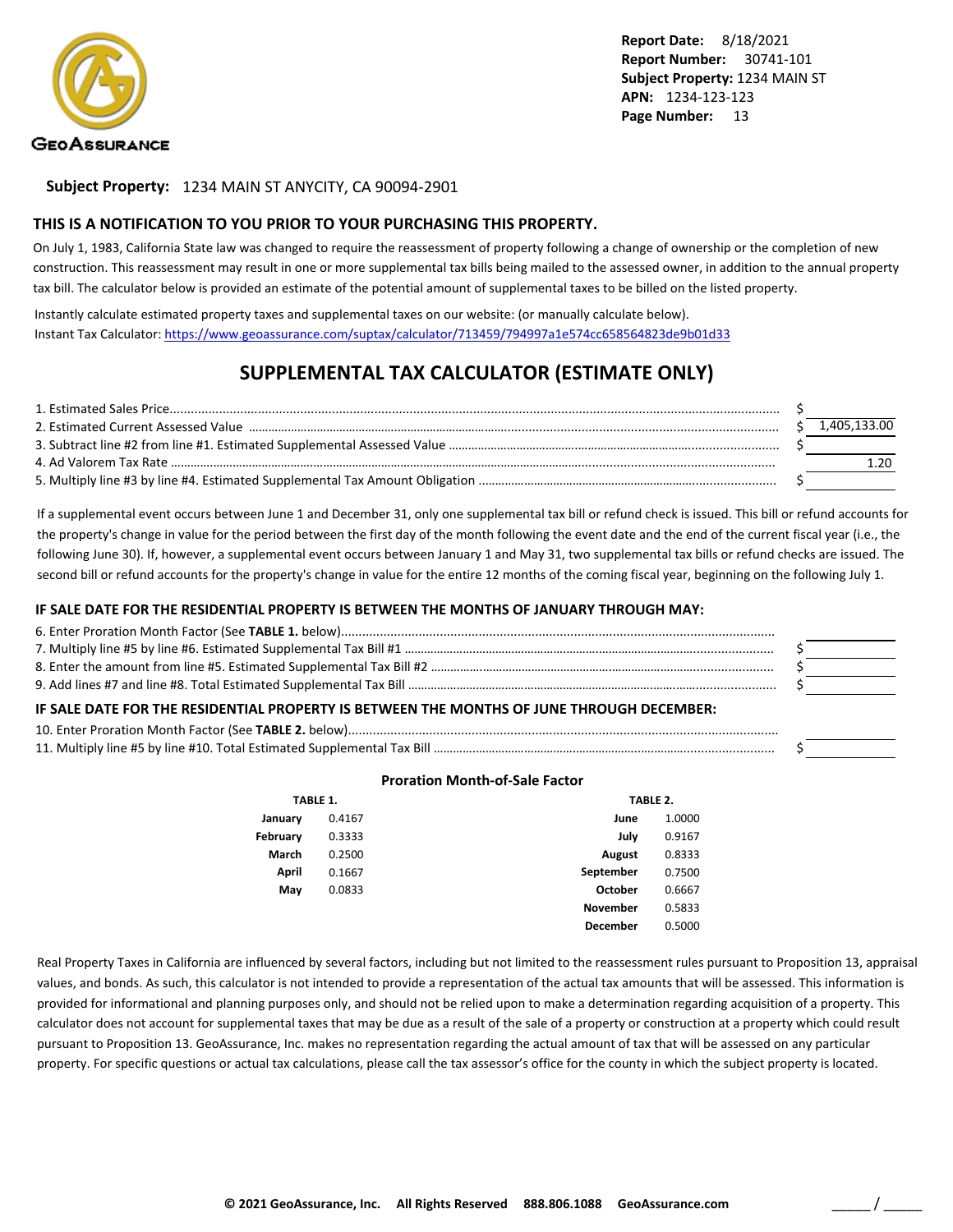<span id="page-15-0"></span>

### **NOTICE OF SUPPLEMENTAL PROPERTY TAX BILL**

In accordance with Section 1102.6c of the Civil Code, it is the sole responsibility of the seller of any real property, or his or her agent, to deliver to the prospective purchaser a disclosure notice of the following:

**California property tax law requires the Assessor to revalue real property at the time the ownership of the property changes. Because of this law, you may receive one or two supplemental tax bills, depending on when your loan closes.**

**The supplemental tax bills are not mailed to your lender. If you have arranged for your property tax payments to be paid through an impound account, the supplemental tax bills will not be paid by your lender. It is your responsibility to pay these supplemental bills directly to the Tax Collector. If you have any question concerning this matter, please call your local Tax Collector's Office.**

As stated above, California law requires that the Assessor re-appraise property upon a change of ownership or the completion of new construction (the "Triggering Event"). This re appraisal results in a supplemental tax assessment which is based on the difference between the new value and the old value of the property, multiplied by the property's Ad Valorem tax rate. The resulting Supplemental Tax amount is then pro-rated, based upon the number of months remaining in the fiscal year in which the Triggering Event occurred.

The number of tax bills which will be issued also depends on the date the event Triggering Event occurred. If the change of ownership or new construction is completed between January 1st and May 31st, the result will be two supplemental assessments levied on two supplemental tax bills. If the event occurs between June 1st and December 31st , then only one supplemental bill will be issued.

### **MANDATORY PRIVATE TRANSFER FEE DISCLOSURE PURSUANT TO CIVIL CODE SECTION 1102.6E**

A "Private Transfer Fee" is a fee imposed by a private entity such as a property developer, home builder, or homeowner association, when a property within a certain type of subdivision is sold or transferred. A Private Transfer Fee may also be imposed by an individual property owner. Private Transfer Fees are different from and are charged in addition to any Documentary Transfer Taxes levied by a City or County Government upon sale or transfer of a property.

Civil Code Section 1098 defines a "Transfer Fee" as "any fee payment requirement imposed within a covenant, restriction, or condition contained in any deed, contract, security instrument, or other document affecting the transfer or sale of, or any interest in, real property that requires a fee be paid upon transfer of the real property." Certain existing fees such as governmental fees, court ordered fees, mechanic lien fees, common interest development fees, etc. are specially excluded from the definition of "Transfer Fee".

**To determine if the property is subject to a Transfer Fee, OBTAIN COPIES OF ALL THE EXCEPTIONS LISTED ON THE PRELIMINARY (TITLE) REPORT FROM THE TITLE COMPANY AND READ THEM TO DETERMINE IF ANY TRANSFER FEES ARE APPLICABLE. Please be aware that private transfer fees may be difficult to identify by simply reading the title report.**

**Effective January 1, 2008, Civil Code Section 1102.6e requires the Seller to notify the Buyer of whether a private transfer fee applies and if present, to disclose certain specific information about the fee.**

**Content of Disclosure:** Civil Code Section 1102.6e requires the Seller to disclose specific information about any Transfer Fee that may affect the property. Please refer to the Section 1102.6e or the California Association of Realtors Notice of Private Transfer Fee Form, for a standard format to use in making the Transfer Fee Disclosure if such a disclosure is required.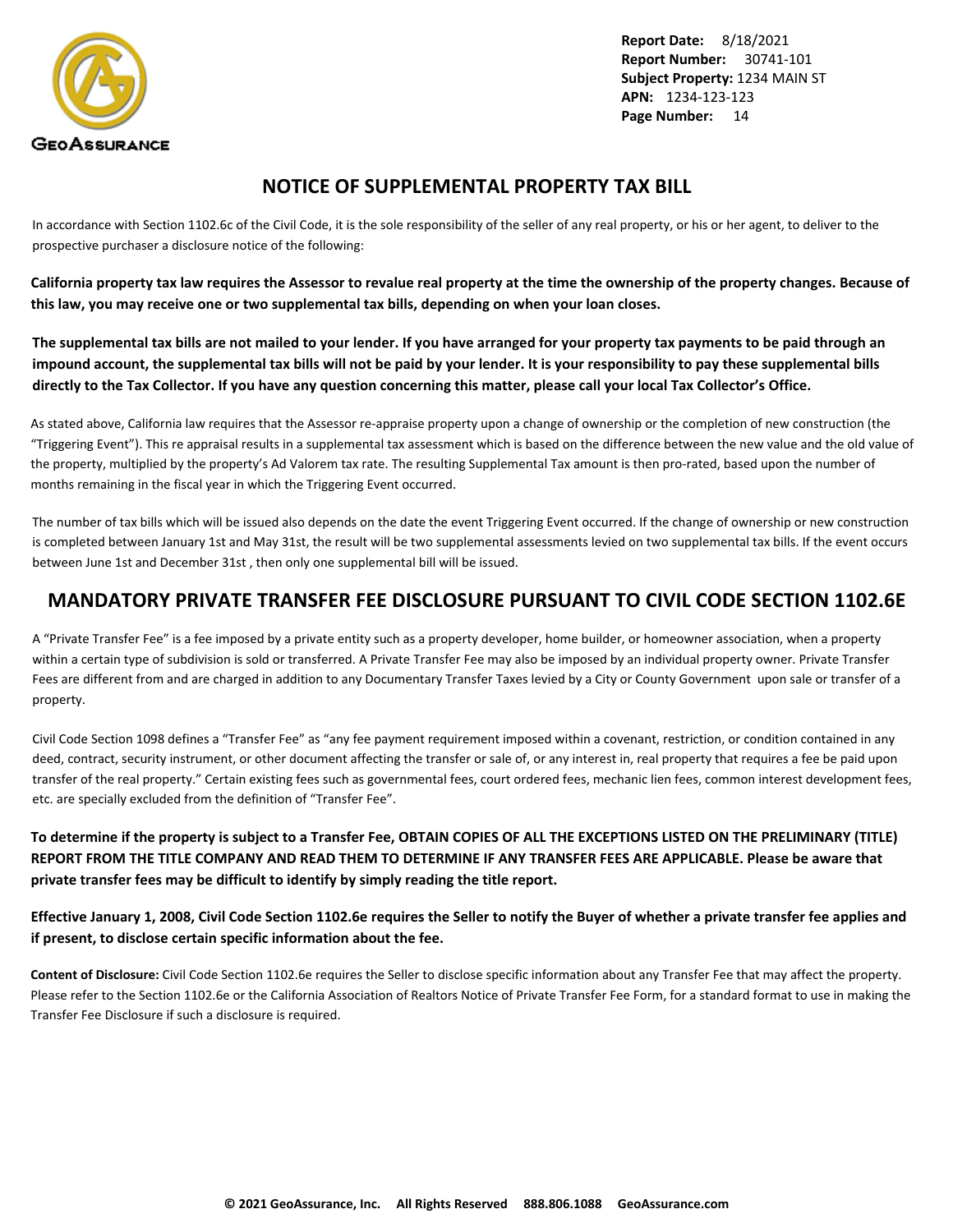

**How to Determine the Existence of a Transfer Fee:** If a Transfer Fee does exist affecting the property, the document creating the fee may be on file with the County Recorder as a notice recorded against the property and should be disclosed in the preliminary (title) report on the property. However, the preliminary (title) report will merely disclose the existence of the documents affecting title, not the content of the documents. The title of a document may also not be sufficient to disclose that a transfer fee is included in its terms. Accordingly Seller should (a) request the title company which issued the preliminary (title) report to provide copies of the documents shown as "exceptions," and (b) review each document to determine if it contains a transfer fee.

#### **Documentary Transfer Taxes**

This is a government tax imposed by a City or County when a property within the jurisdiction is sold or transferred. It is NOT the same as a Private Transfer Fee, which may be imposed by a private entity such as a property developer, home builder, or homeowner association. However, it is a similar fee due upon closing, calculated based on a percentage of the purchase price.

**Transfer Tax Defined.** Pursuant to Revenue and Taxation Code Sections 11911-11929, Counties and Cities are authorized to impose a tax on the transfer of property located within their jurisdiction. The tax is commonly known by various names, including the Documentary Transfer Tax,Real Property Transfer Tax, or Real Estate Transfer Tax (hereinafter, the "Transfer Tax").

**How Much?** Transfer Tax is due at closing and payable through escrow. This tax does not expire. All future sales of this property will be charged this tax at close of escrow. The amount of the Transfer Tax is based on the value or sale prices of the property that is transferred. The County rate is one dollar and ten cents (\$1.10) for each one thousand dollars (\$1.000) of value. The rate for noncharter ("general law") cities is one-half of the County rate and is credited against the County tax due. Charter cities may impose a transfer tax at a rate higher than the County rate.

For any City or County in California, the Transfer Tax rate ("Tax Rate Table") is available at no charge from many sources, most conveniently on the website of the California Local Government Finance Almanac (sponsored by the California League of Cities): [http://www.californiacityfinance.com/](http://www.californiacityfinance.com/PropTransfTaxRates.pdf) [PropTransfTaxRates.pdf](http://www.californiacityfinance.com/PropTransfTaxRates.pdf).

To estimate the Transfer Tax for the property, multiply the Property's estimated sales price (in thousands of dollars) by the amount shown in the Tax Rate Table for the City and County in which the property is located.

Who Pays? The law states that, "the Transfer Tax must be paid by the person who makes signs or issues any document subject to the tax, or for whose use or benefit the document is made, signed or issued." In practice, this means that the payment of the Transfer Tax is customarily made by the Seller or the Buyer, or shared by both, depending on the jurisdiction in which the transferred property is located.

**Are there any exemptions?** The Revenue and Taxation Code, which provides the statutory authority for counties to impose the Transfer Tax, specifically exempts from the transfer tax the following transactions:

1. Instruments in writing given to secure a debt.

2. Transfers whereby the federal or any state government, or agency, instrumentality or political subdivision thereof, acquires title to realty.

3. Transfers made to effect a plan of reorganization or adjustment (i) confirmed under the Federal Bankruptcy Act, (ii) approved in

certain equity receivership proceedings or (iii) whereby a mere change in identity, form or place of organization is effected.

4. Certain transfers made to effect an order of the Securities and Exchange Commission relating to the Public Utility Holding Company Act of 1935.

5. Transfers of an interest in a partnership (or, beginning January 1, 2000, an entity treated as a partnership for federal income tax purposes) that holds realty, if (i) the partnership is treated as continuing under IRC § 708 and (ii) the continuing partnership continues to hold the realty.

6. Certain transfers in lieu of foreclosure.

7. Transfers, divisions or allocations of community, quasi-community or quasi-marital property between spouses pursuant to, or in contemplation of, a judgment under the Family Code.

8. Transfers by the State of California, or any political subdivision, agency or instrumentality thereof, pursuant to an agreement whereby the purchaser agrees to immediately reconvey the realty to the exempt agency.

9. Transfers by the State of California, or any political subdivision, agency or instrumentality thereof, to certain nonprofit corporations.

10. Transfers pursuant to certain inter vivos gifts or inheritances.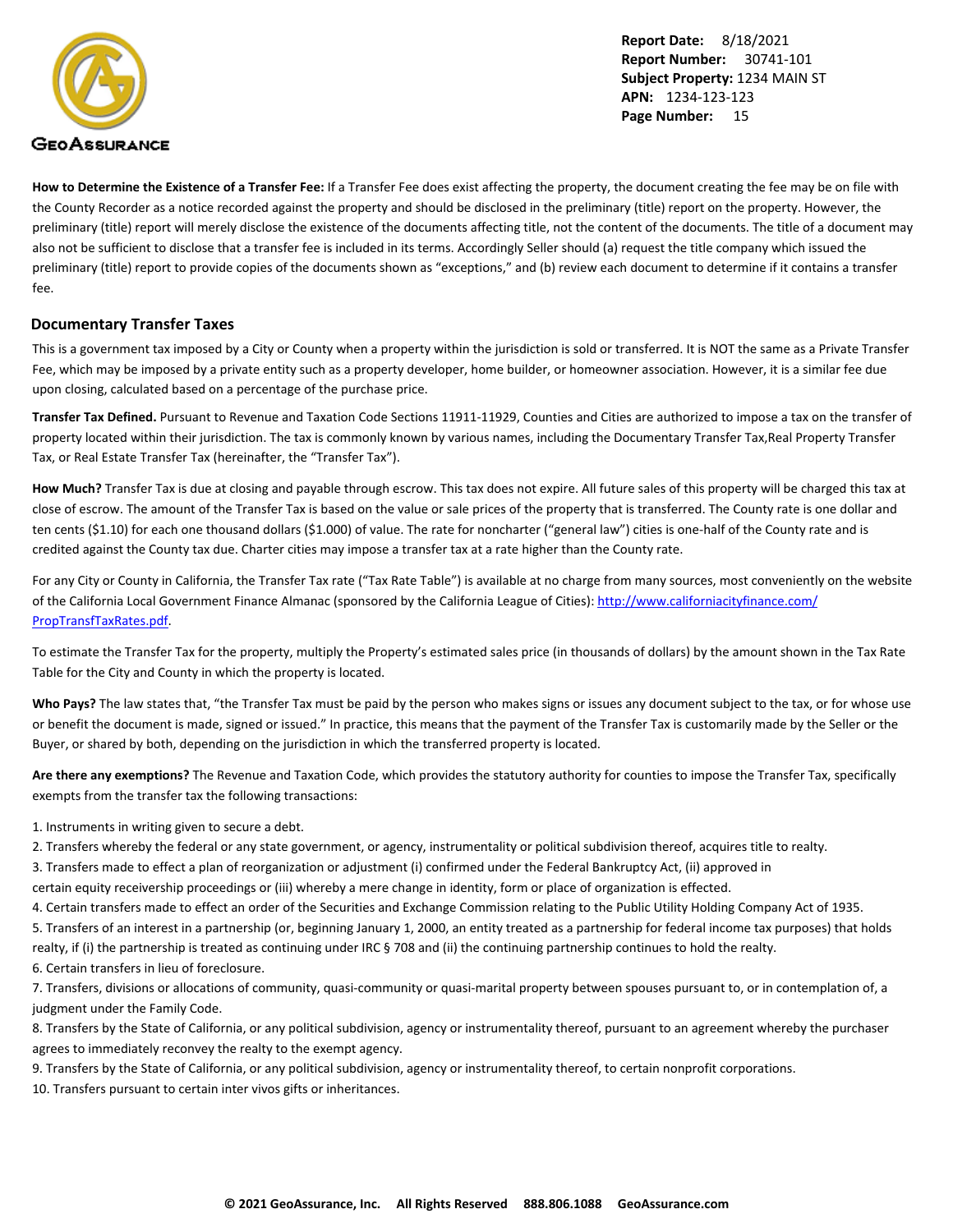<span id="page-17-0"></span>

### **NOTICE OF DATABASE DISCLOSURE**

Pursuant to Section 290.46 of the Penal Code, information about specified registered sex offenders is made available to the public via an Internet Website by the Department of Justice at <www.meganslaw.ca.gov>. Depending on an offender's criminal history, this information will include either the address at which the offender resides or the community of residence and Zip Code in which he or she resides. California Law (AB 488), signed by the Governor on September 24, 2004, provides the public with Internet access to detailed information on registered sex offenders. The Sex Offender Tracking Program of the California Department of Justice maintains the database of the locations or persons required to register pursuant to paragraph (1) of subdivision (a) of Section 290.46 of the Penal Code. The online database is updated with data provided by local sheriff and police agencies on an ongoing basis. It presents offender information in 13 languages; may be searched by sex offender's specific name, zip code, or City/County provides access to detailed personal profile information on each registrant; and includes a map of the neighborhood surrounding any particular property.

#### **California Department of Justice Information Sources:**

Megan's Law Sex Offender Locator Web Site: <http://www.meganslaw.ca.gov>. California Department of Justice Megan's Law Email Address: [meganslaw@doj.ca.gov](mailto:meganslaw@doj.ca.gov).

#### **Local Information Locations for the Subject Property:**

All sheriffs' departments and every police department in jurisdiction with a population of 200,000 or more are required to make a CD-ROM available free to the public for viewing. Although not required, many other law enforcement departments in smaller jurisdictions make the CD-ROM available as well. Please contact the local law enforcement department to investigate availability.

### **NOTICE OF MINIMUM ENERGY CONSERVATION STANDARDS FOR RESIDENTIAL CENTRAL AIR CONDITIONERS AND HEAT PUMPS**

Manufacturers have been required to comply with the Department of Energy's ("DOE") energy conservation standards for residential central air conditioners and heat pumps since 1992. From time to time the DOE amends the minimum seasonal energy efficiency ratio ("SEER") for such equipment for the purpose of saving energy. Equipment manufactured after January 1, 1992, and before January 23, 2006, must meet a minimum SEER rating of 10. Equipment manufactured between January 23, 2006 and January 1, 2015, must meet a minimum SEER rating of 13. After January 1, 2015, equipment installed in California must meet a minimum SEER rating of 14. The law does not require a seller to replace non-compliant existing equipment upon transfer. For more information about the new standards please visit [https://www1.eere.energy.gov/buildings/appliance\\_standards/product.aspx/](https://www1.eere.energy.gov/buildings/appliance_standards/product.aspx/productid/75) [productid/75.](https://www1.eere.energy.gov/buildings/appliance_standards/product.aspx/productid/75)

### **CONTAMINATED WATER ADVISORY**

According to the Public Policy Institute of California almost 400 small rural water systems and schools are unable to provide safe drinking water. In some areas, nitrate produced by nitrogen fertilizers and manure—is polluting local groundwater basins. Chemicals such as arsenic, chromium-6 and lead are also a challenge.

The San Joaquin Valley is particularly hard hit by nitrate: 63 percent of the state's public water systems that report violations of health standards for the contaminant in 2015 were in the Valley. Nitrate is the most critical and immediate contaminant in the San Joaquin Valley according to Thomas Harter University of California, Davis.

About 1 million Californians can't safely drink their tap water. Approximately 300 water systems in California currently have contamination issues ranging from nitrates, arsenic lead and uranium at levels that create severe health issues.

**In particular the city of Fresno has Lead contamination in the northeast portion of the city.**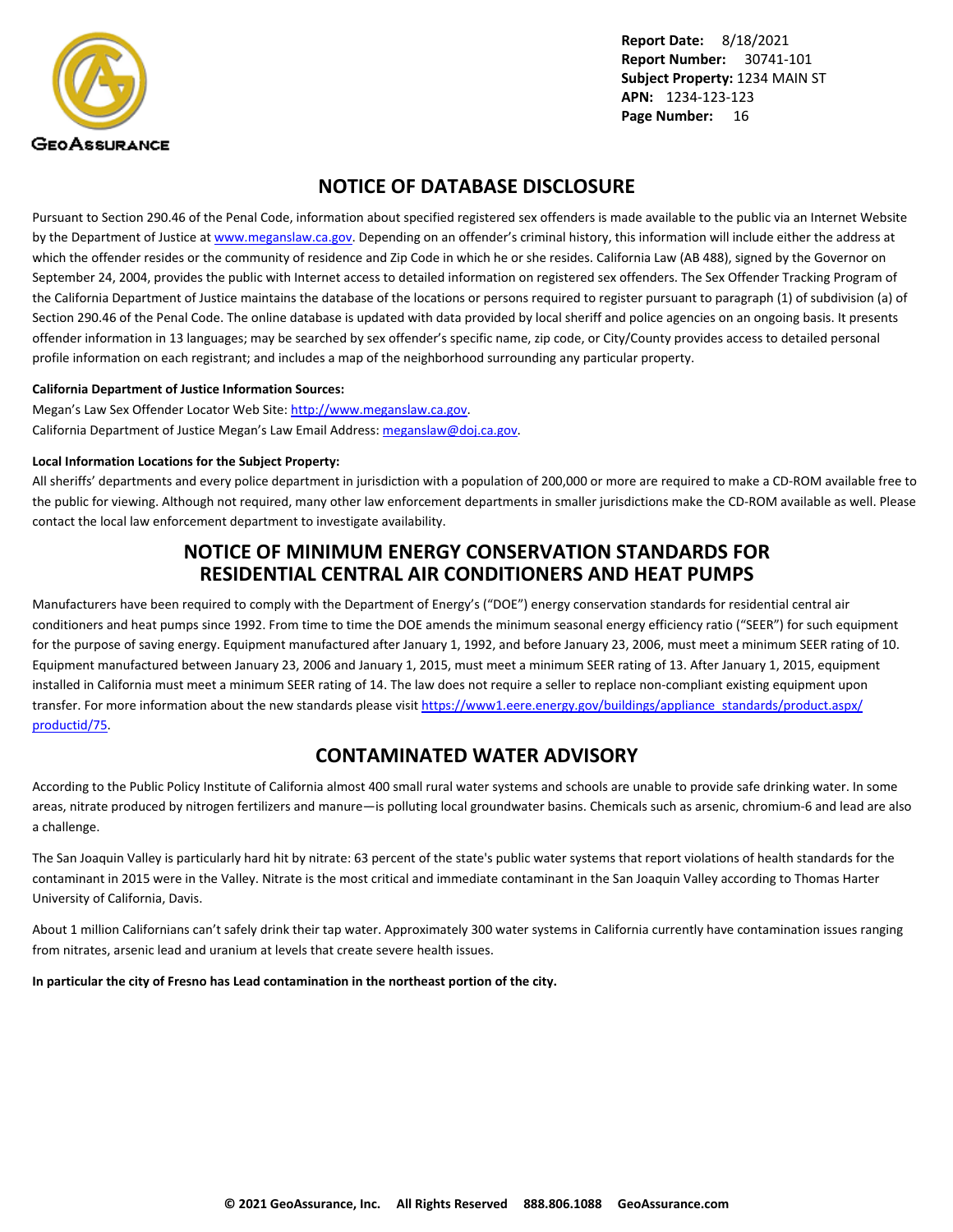<span id="page-18-0"></span>

### **NOTICE OF CALIFORNIA'S 2013 ENERGY EFFICIENCY STANDARDS**

Public Resources Code Sections 25402 and 25402.1 were enacted in 1975 as part of the enabling legislation establishing the California Energy Commission and its basic mandates. These sections require the Energy Commission to adopt, implement, and periodically update energy efficiency standards for both residential and nonresidential buildings.

 The Standards must be cost effective based on the life cycle of the building, must include performance and prescriptive compliance approaches, and must be periodically updated to account for technological improvements in efficiency technology. Accordingly, the California Energy Commission has adopted and periodically updated the Standards (codified in Title 24, Part 6 of the California Code of Regulations) to ensure that building construction, system design and installation achieve energy efficiency and preserve outdoor and indoor environmental quality. The Standards establish a minimum level of building energy efficiency. A building can be designed to a higher efficiency level, resulting in additional energy savings.

 The 2013 Building Energy Efficiency Standards, which are effective July 1, 2014, focus on several key areas to improve the energy efficiency of newly constructed buildings and additions and alterations to existing buildings, and include requirements that will enable both demand reductions during critical peak periods and future solar electric and thermal system installations. The most significant efficiency improvements to the residential Standards are proposed for windows, envelope insulation and HVAC system testing. The most significant efficiency improvements to the nonresidential Standards are proposed for lighting controls, windows, unitary HVAC equipment and building commissioning. New efficiency requirements for process loads such as commercial refrigeration, data centers, kitchen exhaust systems and compressed air systems are included in the nonresidential Standards. The 2013 Standards include expanded criteria for acceptance testing of mechanical and lighting systems, as well as new requirements for code compliance data to be collected in a California Energy Commission-managed repository. Compliance with the standard is assured by hiring a contractor who is properly licensed, and doing the installation with a building permit so that the City Building Inspector can check the work when completed. For more information, visit [http://](http://www.energy.ca.gov/title24/2013standards/) [www.energy.ca.gov/title24/2013standards/](http://www.energy.ca.gov/title24/2013standards/).

### **NOTICE OF HOME ENERGY EFFICIENCY IMPROVEMENTS TAX CREDIT ADVISORY**

According to the DOE, the higher replacement cost of SEER compliant air conditioning system will be offset by a savings of up to 23 percent in monthly energy costs. The California Energy Commission notes that leaking ductwork accounts for up to 25 percent of the heating costs of a typical home. Therefore, compliance with the new Federal and State standards offers substantial benefits to the property owner, as well as significant environmental benefits through decreased energy consumption, compared with older systems. In addition, consumers who purchase and install specific products, such as energy efficient windows, insulation, doors, roofs, and heating and cooling equipment in the home can receive a tax credit of up to \$500 beginning January 2006. For more information visit [http://www.energy.gov/taxbreaks.htm.](http://www.energy.gov/taxbreaks.htm)

### **NOTICE OF WILLIAMSON ACT**

The [Williamson Act](http://www.conservation.ca.gov/dlrp/lca) (California Land Conservation Act of 1965: Government Code Section 51200 et. seq.) is a state agricultural land protection program in which local governments elect to participate. The intent of the program is to preserve agricultural lands by discouraging their premature and unnecessary conversion to urban uses. No later than 20 days after a city or county enters into a contract with a landowner pursuant to this chapter, the clerk of the board or council, as the case may be, shall record with the county recorder a copy of the contract which would impart notice and therefore appear in the title report.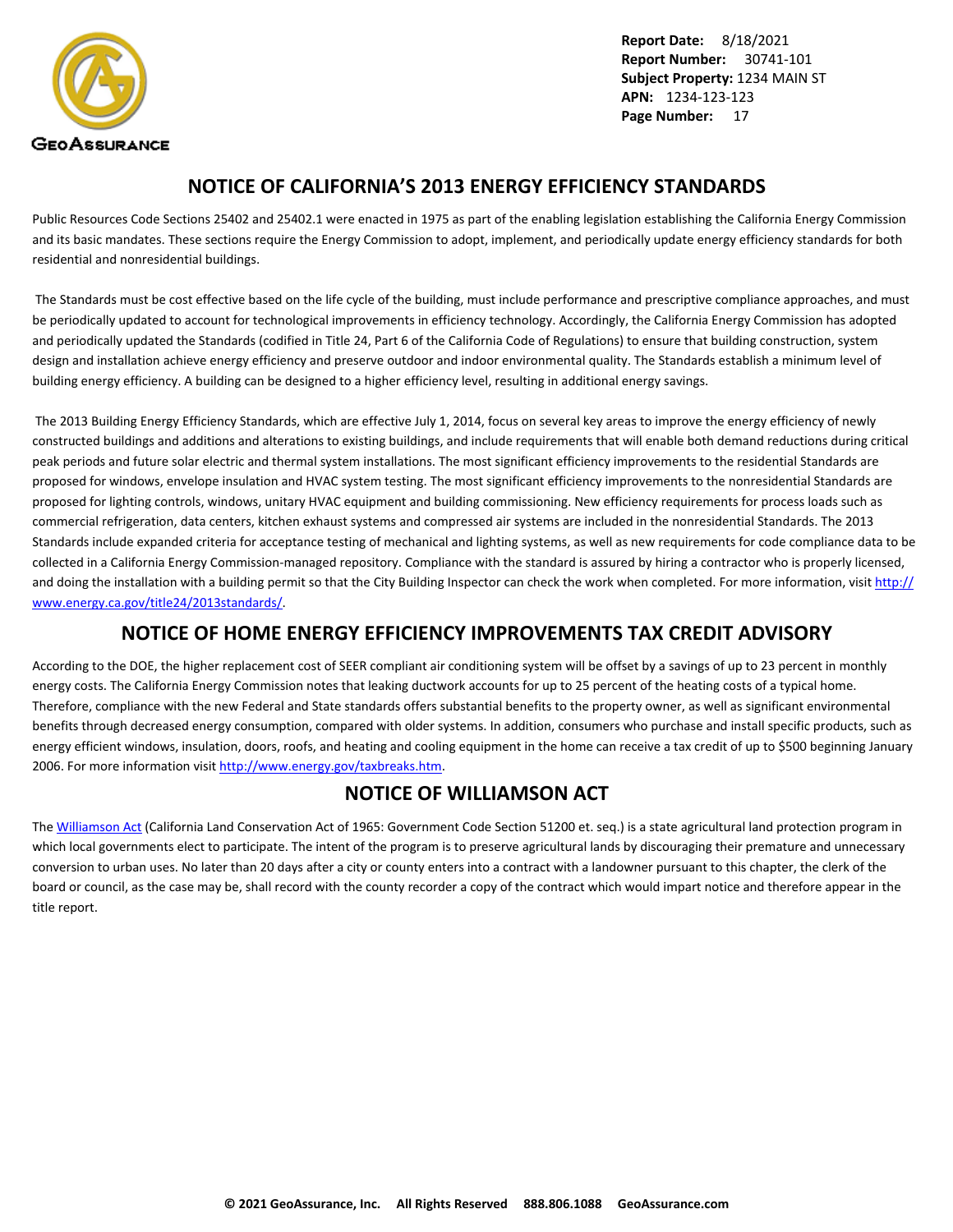<span id="page-19-0"></span>

### **MOLD ADDENDUM**

All prospective home and condominium purchasers are advised to thoroughly inspect the Property for mold. Mold may appear as discolored patches or cottony or speckled growth on walls, furniture, or floors, and it often has an earthy or musty odor. Mold may also grow beneath water-damaged surfaces and floors, behind walls and above ceilings. Therefore, if a property has an earthy smell or musty odor, mold contamination may exist even if no actual mold growth is visible.

Mold only needs a food source (any organic material such as wood, paper, dirt or leaves) and moisture to grow. There are many potential food sources for mold in homes. Therefore, preventing excess moisture is the key to preventing mold growth. Excess moisture can come from many sources, including flooding, plumbing or roof leaks, lawn sprinklers hitting the house, air conditioner condensation, humidifiers, overflow from sinks and sewers, steam, and wet clothes drying indoors. Be sure to inspect the Property for sources of excess moisture, current water leaks and evidence of past water damage. Once mold is found and the contaminated area properly cleaned up, mold growth is likely to recur unless the source of moisture is also eliminated.

If it is suspected that the Property has a mold problem, be sure to have a qualified inspector conduct a more thorough inspection. All areas contaminated with mold should be properly and thoroughly remediated.

Additional information can be found in the Homeowner's Guide to Earthquake Safety and Environmental Hazards and in the following publication:

#### **Mold In My Home: What Do I Do?**

Available online at [http://www.cdph.ca.gov/programs/IAQ/Documents/MIMH\\_2012-07-05.pdf](http://www.cdph.ca.gov/programs/IAQ/Documents/MIMH_2012-07-05.pdf). For more information visit: <www.cal-iaq.org>

### **NOTICE OF METHAMPHETAMINE CONTAMINATION**

The Methamphetamine Contaminated Property Act of 2005 requires the clean up of the property so it can be safe for occupancy if the property is found to be contaminated. In addition the bill provides for the imposition of a civil penalty (fines up to \$5,000) upon a property owner who does not provide a notice or disclosure in writing and acknowleged by the buyer as required by the act, or upon a person who violates an order issued by the local health officer prohibiting the use or occupancy of a property contaminated by a methamphetamine laboratory activity.

This law also requires the Department of Environmental Health (DEH) to respond to complaints of potentially contaminated property which includes evaluating the property, testing for contamination, notifying and posting of warning notices, issuing orders prohibiting occupancy if the site is not safe, as well as overseeing the ultimate return of the property to a safe environment. Property owners are responsible for all the costs that may be associated with these actions.

### **NOTICE OF ABANDONED WELLS**

According to the California Department of Water Resources an abandoned or "permanently inactive well" is a well that has not been used for a period of one year. Abandoned wells that are not properly sealed are a potential hazard to people and animals and may be a potential site of illegal waste disposal. Abandoned wells may allow contamination of groundwater. Abandoned wells should be destroyed in accordance with methods developed by the Department of Water Resources pursuant to Section 13800 of the Water Code.

### **NOTICE OF OIL AND GAS WELLS**

California is a leading oil producer with most production in Los Angeles, Kern, Fresno, and Ventura Counties. There are thousands of idle and "orphan" wells. An idle well is a well that has not produced oil and/or gas or has not been used for fluid injection for six months during the last five years. The Division of Oil, Gas, and Geothermal Resources tracks and maintains an idle-well inventory. According to the Division an abandoned or "orphan" well is a well that has been deserted and has no viable operator or owner. The Division plugged 1,062 orphan wells from 1977 to 2004 at a cost of 14.8 million dollars. Oil and gas wells pose a threat to humans for fall hazard, fire hazard, groundwater contamination, methane gas seeps, and other hazards.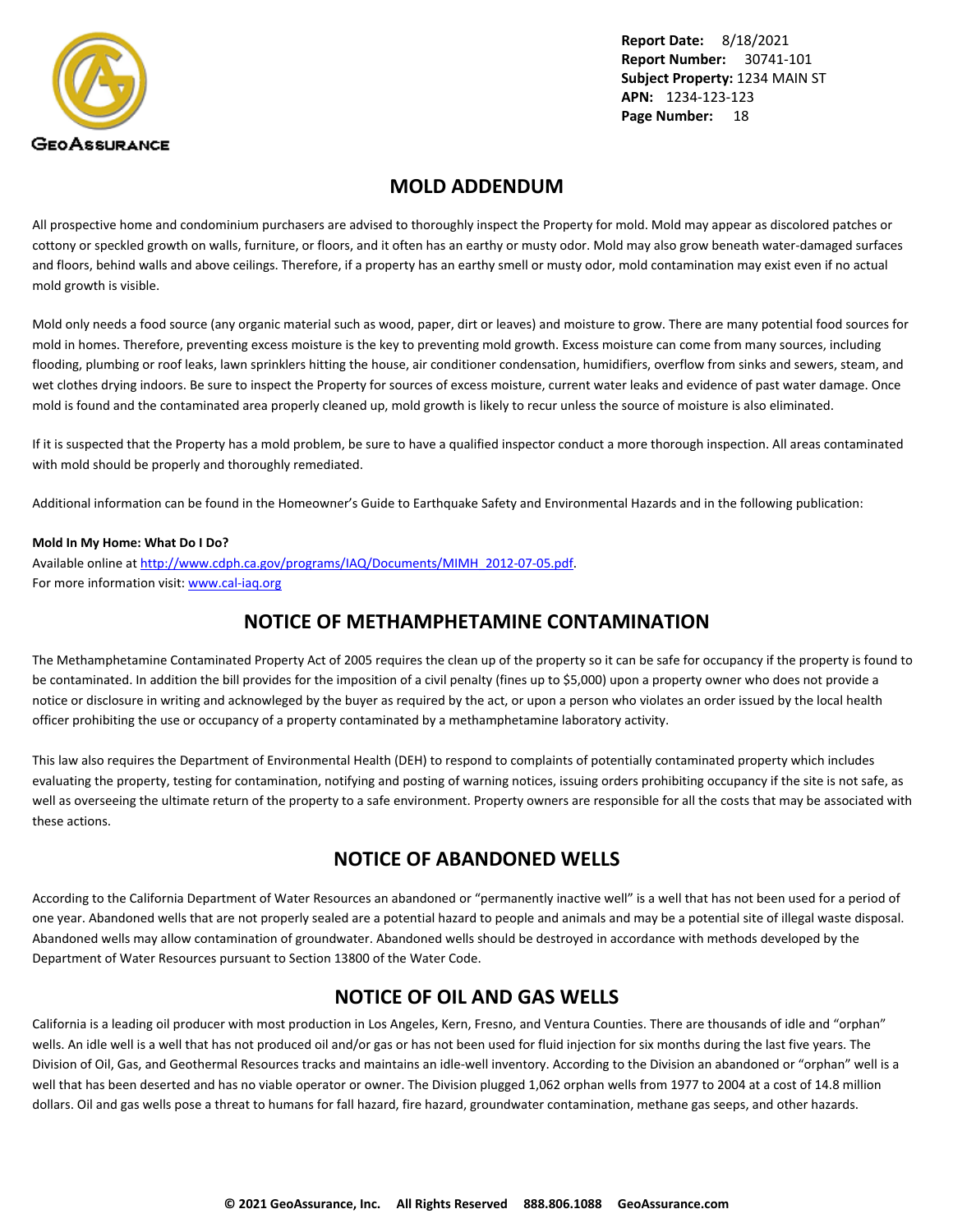<span id="page-20-0"></span>

### **NOTICE OF NATURALLY OCCURRING ASBESTOS**

Asbestos refers to naturally-occurring fibrous minerals found throughout the State of California. Serpentine, an ultra-mafic rock, contains asbestos and is commonly found in the Sierra foothills, the Coast Ranges, and the Klamath Mountains. On residential properties, naturally-occurring asbestos sources are typically dust from unpaved roads or driveways. Paving the unpaved driveways or roads can help to reduce exposure to asbestos. Asbestos is a known carcinogen and exposure may increase the risk of lung cancer. It is recommended that prospective buyers in an area designated as a Naturally Occurring Asbestos Zone consult an appropriate expert(s) who can test and identify naturally occurring asbestos rocks, on or near the property, which are exposed and may present a health risk. For more information please visit the Air Resources Board of the California Environmental Protection Agency website: [http://](http://www.arb.ca.gov/homepage.htm) [www.arb.ca.gov/homepage.htm](http://www.arb.ca.gov/homepage.htm).

### **RADON GAS ADVISORY**

THE COUNTY IN WHICH THE SUBJECT PROPERTY IS LOCATED IS DESIGNATED ZONE  $\overline{2}$  FOR RADON GAS POTENTIAL

Radon is a gas that is produced from the radioactive decay of uranium and thorium found in certain rock and soil types. Radon, an odorless and colorless gas, can move from the soil into buildings. Exposure to concentrated levels of radon can increase a person's risk of developing lung cancer.

The Highest Radon Potential, Zone 1, is set at 4.0pCi/l and above by the U.S. Environmental Protection Agency ("EPA"). Moderate Radon Potential, Zone 2, is set at between2.0pCi and 4.0pCi/l. Low Radon Potential, Zone 3, is set at less than 2.0pCi/l. The EPA recommends indoor radon testing for all homes and recommends radon reduction measures for homes with radon levels of 4.0pCi/l and above. Radon testing kits can be purchased by homeowners or homeowners can hire contractors to provide the testing. For more information please visit <http://GeoAssurance.com/booklets/RadonInformation.pdf>.

### **NOTICE OF ABANDONED MINES ADVISORY**

According to the Abandoned Mine Lands Unit of the State of California Department of Conservation, there are more than 165,000 mines features on more than 47,000 abandoned mine sites in the State of California. Approximately 84 percent of those sites contain physical safety hazards. The public is warned against entering any open shafts or mine openings. For more information please visit the Abandoned Mine Lands Unit website: [http://](http://www.conservation.ca.gov/omr/abandoned_mine_lands/Pages/Index.aspx) [www.conservation.ca.gov/omr/abandoned\\_mine\\_lands/Pages/Index.aspx](http://www.conservation.ca.gov/omr/abandoned_mine_lands/Pages/Index.aspx).

### **WOOD-BURNING HEATER ADVISORY**

The Clean Air Act is the law that defines EPA's responsibilities for protecting and improving the nation's air quality and the stratospheric ozone layer. Using a nationwide network of monitoring sites, EPA has developed ambient air quality trends for particle pollution, also called Particulate Matter (PM). Under the [Clean Air](http://www.epa.gov/airtrends/pm.html) Act, EPA sets and reviews national air quality standards for PM. Air quality monitors measure concentrations of PM throughout the country. EPA, state, tribal and local agencies use that data to ensure that PM in the air is at levels that protect public health and the environment.

"Particulate matter," also known as particle pollution or PM, is a complex mixture of extremely small particles and liquid droplets. Particle pollution is made up of a number of components, including acids (such as nitrates and sulfates), organic chemicals, metals, and soil or dust particles. The size of particles is directly linked to their potential for causing [health](http://www.epa.gov/pm/) problems. EPA is concerned about particles that are 10 micrometers in diameter or smaller because those are the particles that generally pass through the throat and nose and enter the lungs. Once inhaled, these particles can affect the heart and lungs and cause serious health effects. "Fine particles," such as those found in smoke and haze, are 2.5 micrometers in diameter and smaller. Approximately 10 million wood stoves are currently in use in the United States, and 70 to 80 percent of them are older, inefficient, conventional stoves that pollute.

[The Great American Woodstove Changeout](http://www.epa.gov/woodstoves/changeout.html) is a voluntary program designed to reduce particle pollution from woodstoves by encouraging people to replace older, more polluting stoves with EPA-certified stoves and fireplace inserts. It also provides information on building more efficient, less polluting fires. Certain jurisdictions have established legal requirements to reduce wood smoke. For example, some communities have restrictions on installing woodburning appliances in new construction. For more information on possible regulations in your area go to<http://www.epa.gov/burnwise/ordinances.html>.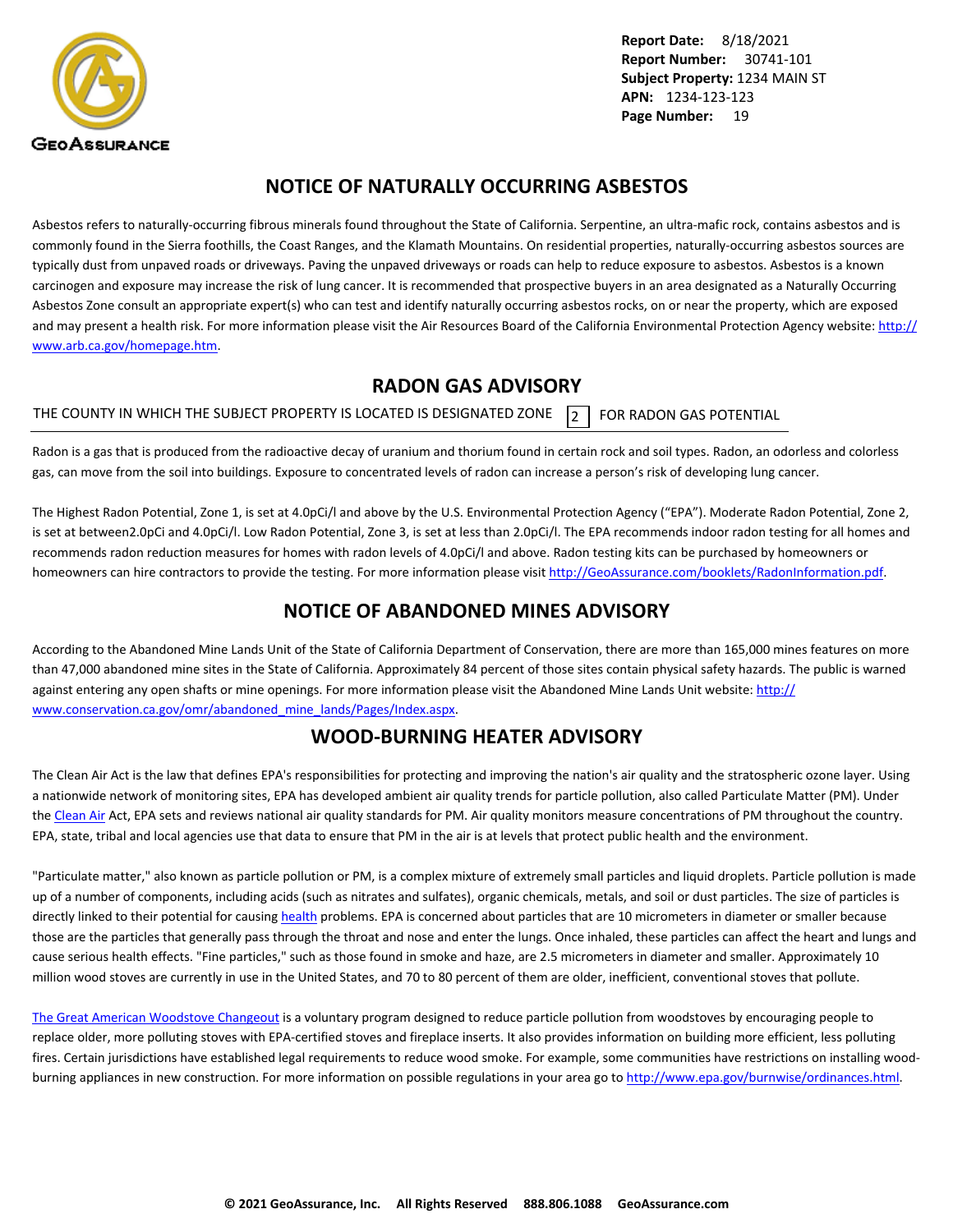<span id="page-21-0"></span>



**DISTANCE SEARCH** 

**View Man** 

## **ENVIRONMENTAL REPORT**

### **Report Summary Subject Property:** 1234 MAIN ST ANYCITY, CA 90094-2901 **APN:** 1234-123-123

Federal and state databases list numerous sites within California that have actual or potential environmental contamination associated with them. This Report identifies whether the subject property is located within a specific distance from sites listed within these databases. However, these databases are not all-inclusive and may be inaccurate; some environmental hazards have not yet been located or their location has been inaccurately recorded in the database. There may be errors or inaccuracies in the databases. Moreover, not all properties containing environmental contamination are listed in these databases. There are additional environmental concerns that may affect the subject property. Although data for these concerns are not provided in databases, brief descriptions of them are provided below. It should be noted that this does not constitute a complete listing of all environmental concerns. Therefore, no representations or warranties, express or implied, are made in connection with this environmental report, and all implied warranties are disclaimed. This Report is not a substitute for a Phase I Environmental Assessment. All of the Terms and Conditions applicable to the GeoAssurance Natural Hazard Disclosure Report are equally applicable to the GeoAssurance Environmental Report and are incorporated herein by reference.

|                                                           |            |              |                      | . <b>.</b>     |
|-----------------------------------------------------------|------------|--------------|----------------------|----------------|
| <b>SUBJECT PROPERTY IS IN PROXIMITY TO:</b>               | <b>YES</b> | <b>NO</b>    | <b>FROM PROPERTY</b> | <b>DETAILS</b> |
| EPA Final Superfund Site ("NPL")                          |            | X            | 1 Mile               |                |
| Landfill and/or Waste Transfer Stations ("SWIS")          |            |              | $\frac{1}{2}$ Mile   |                |
| Leaking Underground Storage Tanks ("LUST")                |            |              | % Mile               |                |
| The Resource Conservation and Recovery Act ("RCRA")       |            | X            | 1 Mile               |                |
| Toxics Release Inventory ("TRI")                          |            |              | 1 Mile               |                |
| EnviroStor                                                | lx.        |              | 1 Mile               |                |
| Emergency Planning Zone ("RADIATION")                     |            |              |                      |                |
| Spills, Leaks, Investigation, and Cleanups sites ("SLIC") | Ιx.        |              | 1 Mile               | 3              |
| <b>CERCLIS</b>                                            |            |              | $\frac{1}{2}$ Mile   |                |
| Oil Wells                                                 |            | $\mathsf{X}$ | % Mile               |                |
| Major Natural Gas Pipeline                                | lx.        |              | 1 Mile               |                |
| Gas and Hazardous Liquid Transmission Pipelines           |            | Included     |                      |                |
| Notice of Noise Pollution                                 |            | Included     |                      | 6              |
| Notice of Air Pollution                                   |            | Included     |                      | 6              |
| Notice of Electrical and Magnetic Fields ("EMF")          |            | Included     |                      | 6              |
| Notice of Light Pollution                                 |            | Included     |                      | 6              |
|                                                           |            |              |                      |                |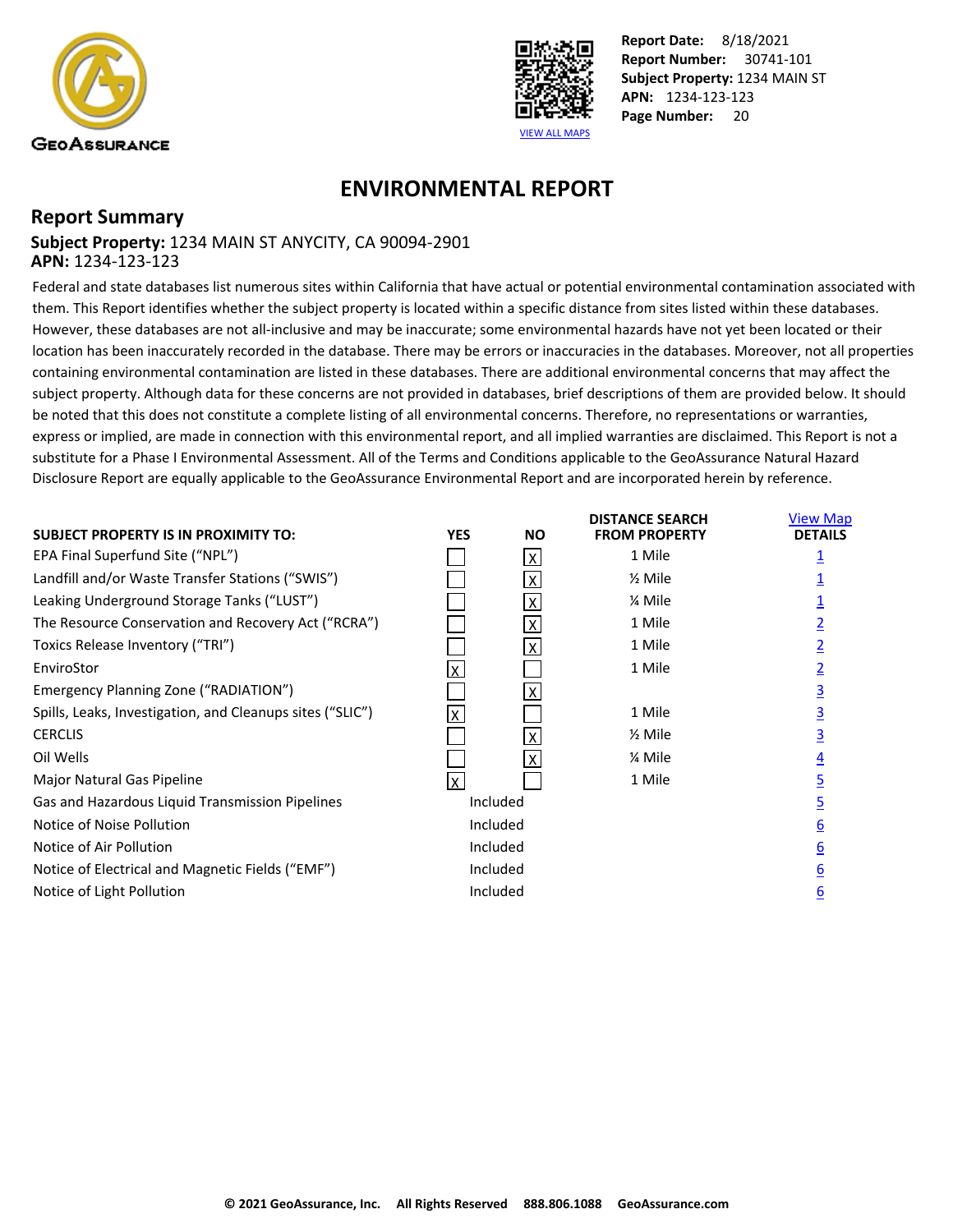<span id="page-22-0"></span>

#### **EPA FINAL SUPERFUND SITE ("NPL")**

SUBJECT PROPERTY  $\Box$  **IS**  $\Box$  **IS NOT** LOCATED WITHIN 1 MILE OF AN EPA FINAL SUPERFUND SITE ("NPL")

Superfund Site Information from the Environmental Protection Agency ("EPA") provides data on hazardous waste sites, potentially hazardous waste sites and remedial activities across the nation. It also contains sites that are on the National Priorities List ("NPL"). NPL is the list of known releases or threatened releases of hazardous substances, pollutants, or contaminants. According to the EPA, inclusion of a site on the NPL does not in itself reflect a judgment of the activities of its owner or operator, it does not require those persons to undertake any action, nor does it assign liability to any person. The NPL serves primarily informational purposes, identifying for the States and the public those sites or releases that appear to warrant remedial actions. For more information visit [http://www.epa.gov/superfund.](http://www.epa.gov/superfund)

### **LANDFILLS AND/OR WASTE TRANSFER STATIONS ("SWIS")**

SUBJECT PROPERTY  $\Box$  **IS**  $\overline{X}$  **IS NOT** LOCATED WITHIN % MILE OF A LANDFILL AND/OR WASTE TRANSFER STATION ("SWIS")

The Solid Waste Information System ("SWIS") database contains data on solid waste facilities, operations, and disposal sites in California. Types of facilities include transfer stations, composting sites, landfills, material recovery sites, waste tire sites, as well as closed disposal sites. The database provides data on owner, location, operator, facility type, regulatory and operational status, authorized waste types, local enforcement agency, and inspection and enforcement records. The data is regularly updated. Enforcement and inspection data are current to the preceding quarter. For more information visit<http://www.calrecycle.ca.gov/SWFacilities/Directory>.

### **LEAKING UNDERGROUND STORAGE TANKS ("LUST")**

SUBJECT PROPERTY  $\Box$  **IS**  $\Box$  **IS NOT** LOCATED WITHIN % MILE OF A LEAKING UNDERGROUND STORAGE TANK ("LUST")

According to the State Water Resources Control Board ("SWRCB"), leaking underground storage tanks are a significant source of petroleum impacts to groundwater. They may pose potential risks to health and safety such as exposure from impacts to soil and/or groundwater, contamination of drinking water, contamination of water wells, and inhalation of vapors. The SWRCB maintains a database, Leaking Underground Storage Tank Information System ("LUSTIS"), which contains information investigation and cleanup data that is updated quarterly. All of the information formerly contained in the LUSTIS database now resides in the SWRCB Geotracker database. For more information visit <http://www.swrcb.ca.gov>or [www.geotracker.waterboards.ca.gov](http://www.geotracker.waterboards.ca.gov).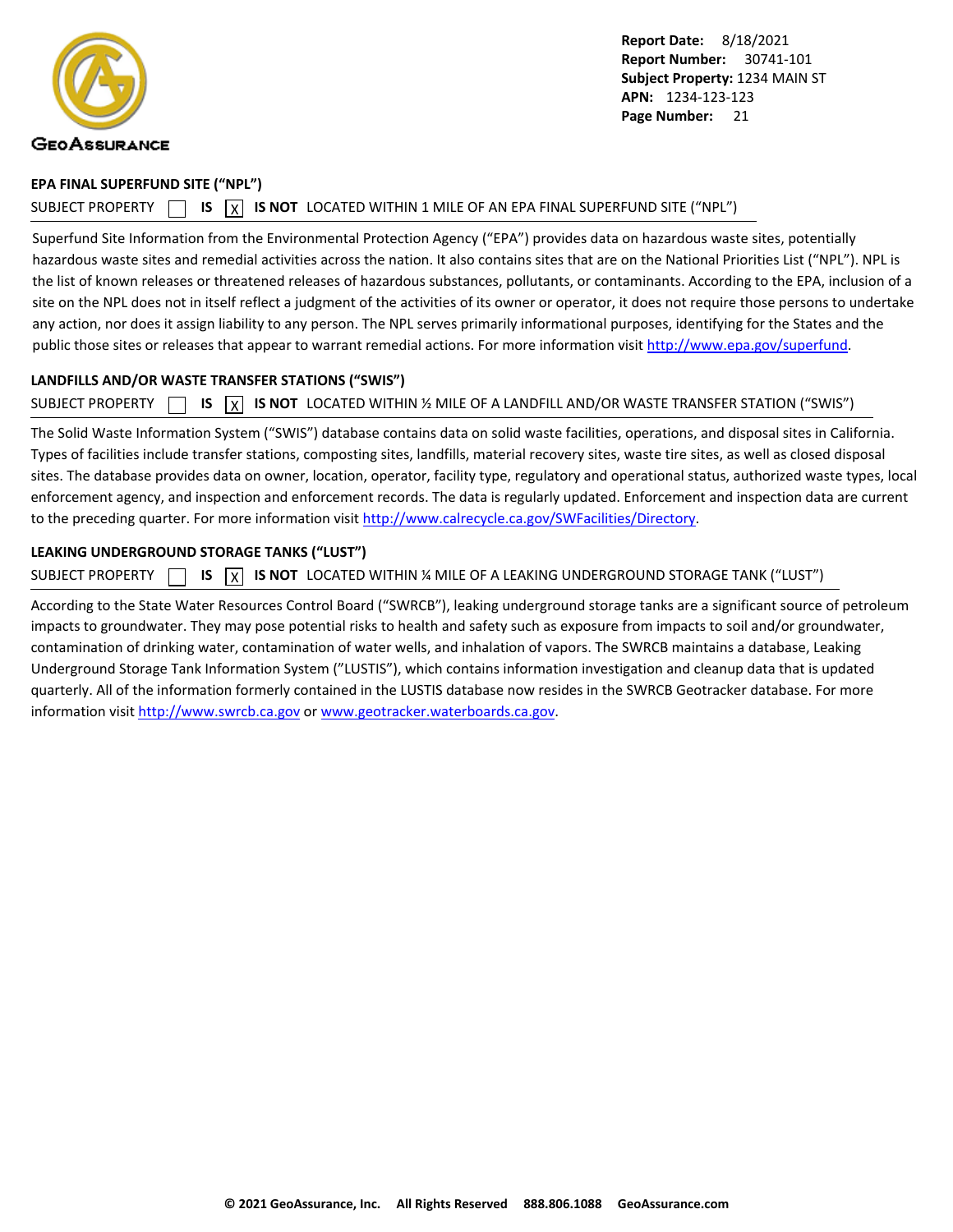<span id="page-23-0"></span>

#### **THE RESOURCE CONSERVATION AND RECOVERY ACT ("RCRA")**

SUBJECT PROPERTY **IS** IS **INOT** LOCATED WITHIN 1 MILE OF A RESOURCE CONSERVATION AND RECOVERY ACT ("RCRA") SITE

The Resource Conservation and Recovery Act ("RCRA"), enacted in 1976, is the principal federal law in the United States governing the disposal of solid waste and hazardous waste. Hazardous waste generators, transporters, treaters, storers and disposers of hazardous waste are required to provide information on their activities to state environmental agencies. These agencies then provide the information to regional and national EPA offices through the Resource Conservation and Recovery Act Information System ("RCRAInfo"). Information on cleaning up after accidents or other activities that result in a release of hazardous materials to the water, air or land must also be reported through RCRAInfo. For more information visit<https://www.epa.gov/rcra>.

#### **TOXICS RELEASE INVENTORY ("TRI")**

SUBJECT PROPERTY **15** IS **X** IS NOT LOCATED WITHIN 1 MILE OF A TOXICS RELEASE INVENTORY ("TRI") SITE

The Toxics Release Inventory ("TRI") is a publicly available EPA database that contains information on specific toxic chemical releases and other waste management activities reported annually by certain covered industry groups as well as federal facilities. This inventory was established under the Emergency Planning and Community Right-to-Know Act of 1986, which requires facilities to use their best readily available data to calculate their releases and waste management estimates. If facilities do not have actual monitoring data, submitted values are derived from various estimation techniques. This report incorporates original TRI reports since 2001 and any updates that are available. To view the data that has been submitted more recently than the published updates, please access EPA Envirofacts at [https://](https://www3.epa.gov/enviro/) [www3.epa.gov/enviro/](https://www3.epa.gov/enviro/).

#### **ENVIROSTOR**

| SUBJECT PROPERTY $\boxed{x}$ IS $\boxed{ }$ IS NOT LOCATED WITHIN 1 MILE OF A HAZARDOUS WASTE AND CORRECTIVE ACTION FACILITY |  |
|------------------------------------------------------------------------------------------------------------------------------|--|
|------------------------------------------------------------------------------------------------------------------------------|--|

#### ("ENVIROSTOR") SITE

The mission of the California Environmental Protection Agency's Department of Toxic Substances Control ("DTSC") is to protect California's people and environment from the harmful effects of toxic substances by restoring contaminated properties, identifying and promoting safer ingredients in consumer products, and ensuring stewardship through enforcement, regulation and pollution prevention. The EnviroStor database contains detailed information on hazardous waste permitted and corrective action facilities, as well as existing site cleanup information. The DTSC manages this database and has developed a public website for informational searches on investigation, cleanup, permitting, and/or corrective actions that are planned, being conducted or have been completed under DTSC's oversight. The EnviroStor database can be accessed through the DTSC Web Page located at: [http://www.envirostor.dtsc.ca.gov.](http://www.envirostor.dtsc.ca.gov) Sites listed on the EnvrioStor website within one mile of the Property are listed below:

| <b>PROJECT NAME</b>                           | <b>PROGRAM TYPE</b> | <b>STATUS</b>              | DISTANCE (IN MILES) FROM<br><b>SUBJECT PROPERTY</b> |
|-----------------------------------------------|---------------------|----------------------------|-----------------------------------------------------|
| MICROPOLITAN SUNSET/FAIRFAX VOLUNTARY CLEANUP |                     | INACTIVE - ACTION REQUIRED | 0.38                                                |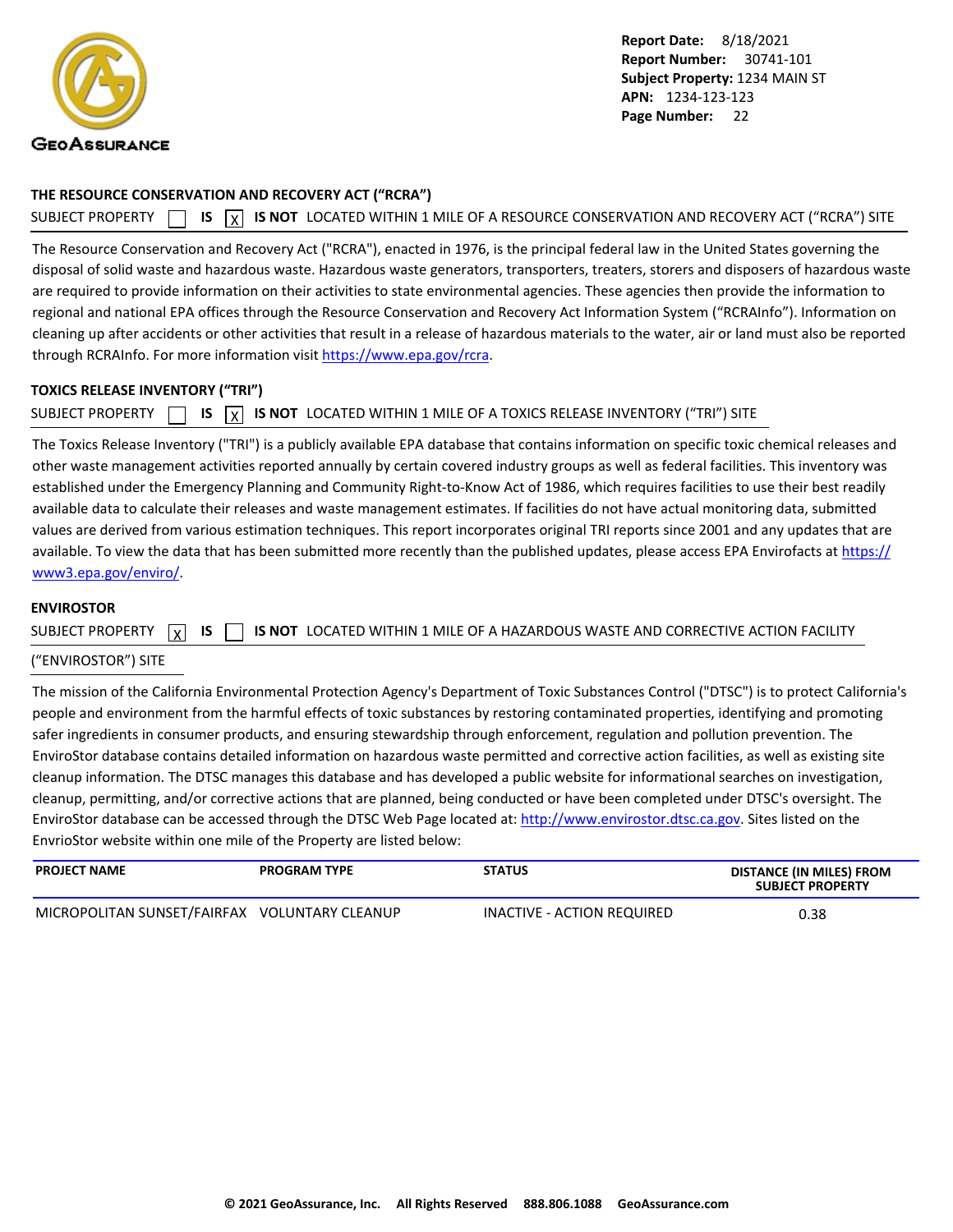<span id="page-24-0"></span>

#### **Emergency Planning Zone ("RADIATION")**

#### SUBJECT PROPERTY  $\Box$  **IS**  $\overline{X}$  **IS NOT** LOCATED IN AN EMERGENCY PLANNING ZONE

The Radiation Information Database (RADINFO) contains basic information about certain facilities that the U.S. Environmental Protection Agency (EPA) regulates for radiation and radioactivity. For more information see:<https://www.epa.gov/radiation>.

### **Spills, Leaks, Investigation, and Cleanups sites ("SLIC")**

|  |  |  |  |  | SUBJECT PROPERTY $\boxed{X}$ IS $\boxed{ }$ IS NOT LOCATED WITHIN 1 MILE OF A KNOWN SPILLS, LEAKS, INVESTIGATIONS & CLEANUP SITE |  |
|--|--|--|--|--|----------------------------------------------------------------------------------------------------------------------------------|--|
|--|--|--|--|--|----------------------------------------------------------------------------------------------------------------------------------|--|

In the Spills, Leaks, Investigations & Cleanup (SLIC) Program, Water Board staff oversee soil and water investigations, corrective actions, and human health risk assessments at sites with current or historic unauthorized discharges, which have adversely affected or threaten to adversely affect waters of the state. The program covers all types of pollutants (such as solvents, petroleum fuels, heavy metals, pesticides, etc) and all environments (including surface water, groundwater, sediment, and soil). Public participation is conducted and tailored to the needs of the community. SLIC sites within one mile of the Property are listed below:

| <b>SITE ID</b> | <b>SITE NAME</b>                       | <b>ADDRESS</b>              | <b>STATUS</b>                                        | <b>DISTANCE (IN MILES) FROM</b><br><b>SUBJECT PROPERTY</b> |
|----------------|----------------------------------------|-----------------------------|------------------------------------------------------|------------------------------------------------------------|
| SLT4L3701810   | DEL MAR CLEANERS                       | 8025 SUNSET                 | Completed - Case<br>Closed                           | 0.26                                                       |
| SL2049T1734    | MTA - BARNSDALL PARK                   | 4800 HOLLYWOOD BLVD         | Completed - Case<br>Closed                           | 0.32                                                       |
| SL0603717198   | <b>SUNSET GALLERIA</b>                 | 7107 SUNSET BLVD, WEST      | Completed - Case<br>Closed                           | 0.90                                                       |
| T10000006518   | <b>HOLLYWOOD OIL CORPORATION</b>       | 7100 SUNSET BLVD W          | Informational<br>Item                                | 0.92                                                       |
| SL204CX2382    | <b>METRO CLEANERS</b>                  | 7055-7065 SUNSET BLVD       | Open - Site<br>Assessment                            | 0.94                                                       |
| SL0603709744   | FOUR SEASONS DRY CLEANERS &<br>LAUNDRY | 8042 SANTA MONICA BLVD.     | Open -<br>Assessment &<br>Interim Remedial<br>Action | 0.97                                                       |
| SL2048F1700    | <b>CRESCENT SHOPPING CENTER</b>        | 8100-8136 SANTA MONICA BLVD | Open -<br>Remediation                                | 0.99                                                       |

#### **CERCLIS**

SUBJECT PROPERTY  $\Box$  **IS**  $\overline{X}$  **IS NOT** LOCATED WITHIN 1/2 MILE OF A KNOWN CERCLIS FACILITY.

The CERCLIS (Comprehensive Environmental Response, Compensation and Liability Information System) Database is now known as "SEMS" (Superfund Enterprise Management System) and includes all potential and confirmed hazardous waste sites at which the EPA Superfund program has some involvement. The EPA retired CERCLIS in November 2013 and has been transitioning to SEMS, which contains the same content as CERCLIS. SEMS contains information such as the current status of cleanup efforts, cleanup milestones reached, and amounts of liquid and solid media treated at sites on the National Priorities List (NPL) or under consideration for the NPL.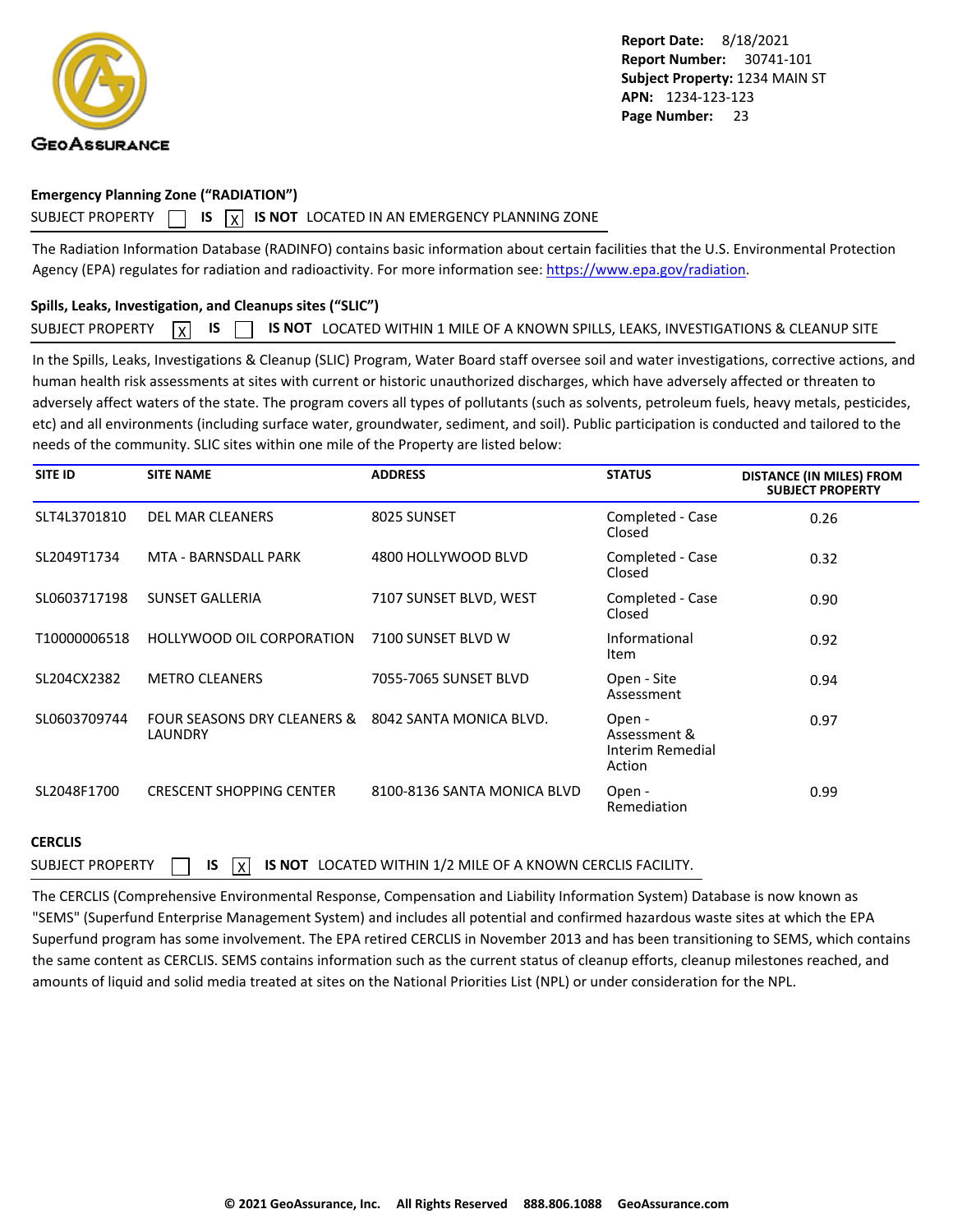<span id="page-25-0"></span>

**Oil Wells**

**Report Date:** 8/18/2021 **Report Number:** 30741-101 **Subject Property:** 1234 MAIN ST **APN:** 1234-123-123 Page Number: 24

### SUBJECT PROPERTY  $\Box$  **IS**  $\overline{X}$  **IS NOT** LOCATED WITHIN 1/4 MILE OF A KNOWN OIL WELL

This list includes oil wells which were used for production, exploration, injection, etc., and which may have been abandoned or are still in use. The requirements for abandonment of such wells have become more stringent since the 1970s. In some situations, formerly abandoned wells must be re-abandoned pursuant to such newer, more stringent requirements. We have divided the wells into "active" OILWELL-A and "plugged and abandoned" OILWELL-P. Further information on these wells can be obtained from: [http://www.consrv.ca.gov/](http://www.consrv.ca.gov/dog/) [dog/.](http://www.consrv.ca.gov/dog/)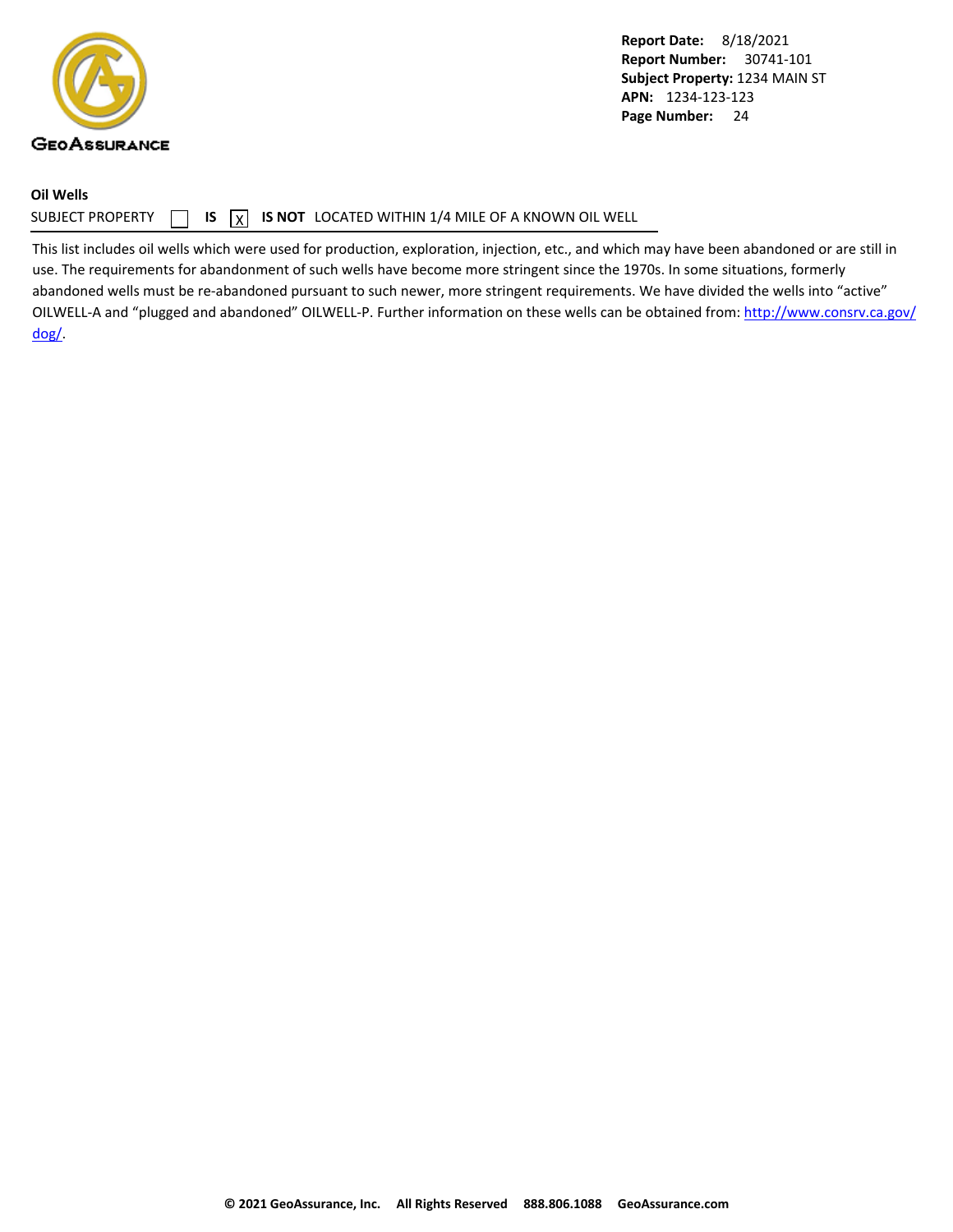<span id="page-26-0"></span>

#### **MAJOR NATURAL GAS PIPELINE**

SUBJECT PROPERTY  $\boxed{\mathbf{x}}$ 

**IS IS NOT** located within 1 mile of a major natural gas pipeline according to the California Energy

### Commission Map of Major Natural Gas Pipelines.

Only 13.5 percent of the natural gas California used came from in-state production in 2006; the rest was delivered by pipelines from several production areas in the western United States and western Canada. California is at the end of those pipelines, forcing it to compete with other states for supplies. Once the gas arrives in California, it is distributed by the state's three major gas utilities - San Diego Gas & Electric, Southern California Gas Company, and Pacific Gas and Electric - that provide a collective total of 98 percent of the state's natural gas. Long Beach and Palo Alto are the only municipal utilities in California that operate city-owned utility services for natural gas customers.

On September 9, 2010, a 30-inch Pacific Gas and Electric Company natural gas transmission pipeline in San Bruno exploded, claiming the lives of eight residents, injuring numerous others, and destroying many homes. As the state agency charged with overseeing the operation of the state's utilities, the California Public Utilities Commission immediately had an inspector on-site in San Bruno, and has since been working closely with the National Transportation Safety Board to investigate the cause of the explosion, and take other actions in the interest of public safety. The National Pipeline Mapping System ("NPMS") has provided a map viewer that shows pipeline locations throughout the United States at<https://www.npms.phmsa.dot.gov/>.

#### Source: California Energy Commission

#### **NOTICE REGARDING GAS AND HAZARDOUS LIQUID TRANSMISSION PIPELINES**

(a) Every contract for the sale of residential real property entered into on or after July 1, 2013, shall contain, in not less than 8-point type, a notice as specified below:

#### NOTICE REGARDING GAS AND HAZARDOUS LIQUID TRANSMISSION PIPELINES

This notice is being provided simply to inform you that information about the general location of gas and hazardous liquid transmission pipelines is available to the public via the NPMS Internet Web site maintained by the United States Department of Transportation at [https://](https://www.npms.phmsa.dot.gov/) [www.npms.phmsa.dot.gov/](https://www.npms.phmsa.dot.gov/). To seek further information about possible transmission pipelines near the property, you may contact your local gas utility or other pipeline operators in the area. Contact information for pipeline operators is searchable by ZIP Code and county on the NPMS Internet Web site. (b) Upon delivery of the notice to the transferee of the real property, the seller or broker is not required to provide information in addition to that contained in the notice regarding gas and hazardous liquid transmission pipelines in subdivision (a). The information in the notice shall be deemed to be adequate to inform the transferee about the existence of a statewide database of the locations of gas and hazardous liquid transmission pipelines and information from the database regarding those locations.

 (c) Nothing in this section shall alter any existing duty under any other statute or decisional law imposed upon the seller or broker, including, but not limited to, the duties of a seller or broker under this article, or the duties of a seller or broker under Article 1.5 (commencing with Section 1102) of Chapter 2 of Title 4 of Part 4 of Division 2.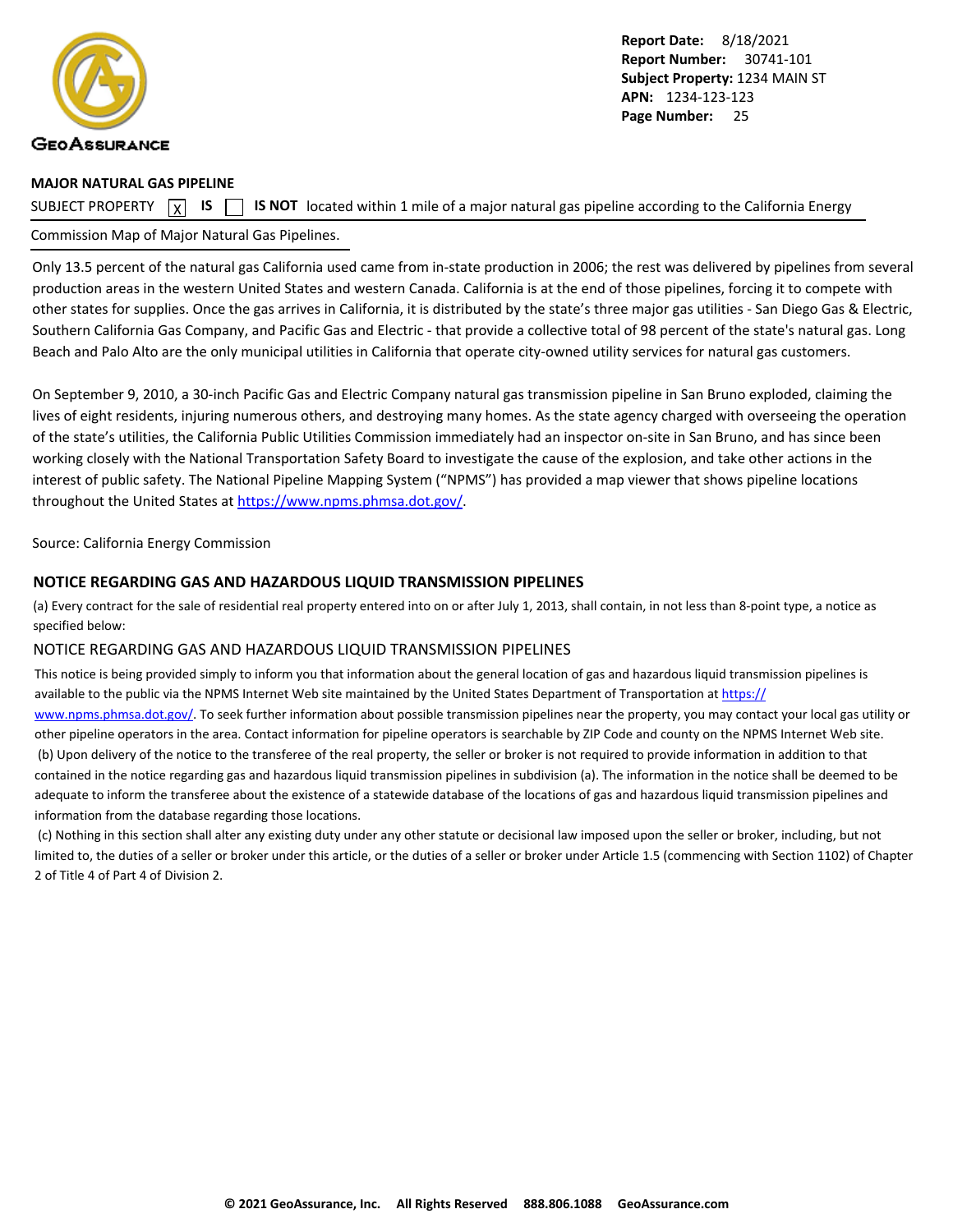<span id="page-27-0"></span>

#### **Notice of Noise Pollution**

Environmental sounds that impede daily activities are considered noise pollution. Sources of noise that can diminish the quality of life include automobile traffic, trains, aircraft and construction operations. Health effects from noise pollution can include stress related illnesses, sleep loss, high blood pressure, and even hearing loss. For more information: [https://www.epa.gov/clean-air-act-overview/clean](https://www.epa.gov/clean-air-act-overview/clean-air-act-title-iv-noise-pollution)[air-act-title-iv-noise-pollution](https://www.epa.gov/clean-air-act-overview/clean-air-act-title-iv-noise-pollution).

#### **Notice of Air Pollution**

The burning of fossil fuels in automobiles, trucks, and industrial concerns contributes to reduced air quality. Ultraviolet light in the atmosphere acts on the traffic and industrial emissions to create photochemical smog. Air pollution can affect the respiratory system and cardiovascular system in the human body. It is an increased risk factor in respiratory infections, heart disease, and lung cancer. Asthma can be exacerbated by air pollution. For more information: [www.epa.gov/air/urbanair](http://www.epa.gov/air/urbanair).

#### **Notice of Electrical and Magnetic Fields ("EMF")**

Electrical and magnetic fields ("EMF") are natural forces caused by electricity. Sources of EMF include high voltage transmission lines, distribution lines, and household electronic devices. Health concerns from EMF have been studied. According to the EPA and the California Department of Public Health ("CDPH") these studies do not show a clear pattern of health hazards. However, the CDPH provides information regarding decreases of EMF at given distances. They indicate that the EMF from household electronic device decreases to background levels at a distance of 3 to 4 feet. The EMF from electricity distribution lines decreases to background levels at a distance of 60 to 200 feet. The EMF from high voltage transmission lines decreases to background levels at a distance of 300 to 1000 feet. For more information: <https://www.epa.gov/radtown/electric-and-magnetic-fields-power-lines>.

#### **Notice of Light Pollution**

Street lights, lighted commercial signs, and commercial buildings are examples of unnatural light that may diminish quality of life. An overly bright night time environment may cause sleep deprivation and may reduce scenic views. For more information: [https://en.wikipedia.org/wiki/Light\\_pollution](https://en.wikipedia.org/wiki/Light_pollution).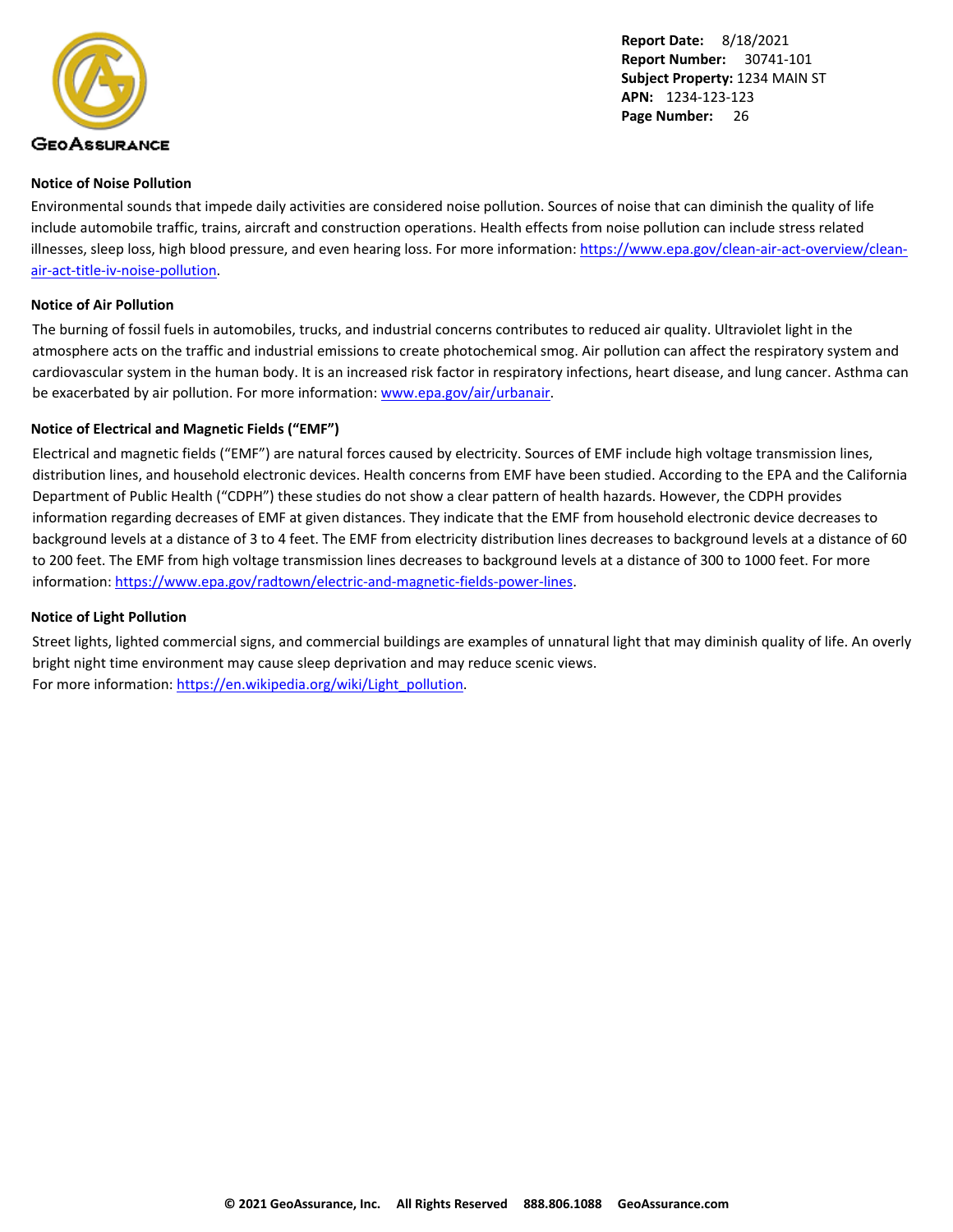<span id="page-28-0"></span>

### **TERMS AND CONDITIONS**

1. This GeoAssurance Natural Hazard Disclosure Report ("Report") was prepared solely for one transaction and one escrow, as described on page 1 (collectively, the "Transaction"). This Report was prepared by GeoAssurance, Inc. ("GeoAssurance"). This Report may be used solely between this seller and this buyer for that single Transaction related to the property address and assessor's parcel number ("Property") provided to GeoAssurance.

2. Only the seller, buyer, listing agent/broker and selling agent/broker, if any, involved in the Transaction (collectively, the "Recipients") may use and rely on this Report and only after they have paid in full for the Report. Neither lenders nor subsequent buyers of the Property may use or rely on this Report. There are no third party beneficiaries to this Report even if they have a foreseeable relationship with any of the Recipients, or with the Property. This Report is time-sensitive; its information is accurate only as of the date referenced on Page 1 (the "Effective Date"). Taxes, governmental legislation and other matters affecting the Property after the Effective Date are not disclosed, and GeoAssurance expressly disclaims any duty to supplement this Report to disclose any taxes, legislation, changes or charges becoming effective after the Effective Date. If the Transaction does not close within a reasonable time after the Effective Date, GeoAssurance strongly recommends that a new report be ordered.

3. This Report may not be used in conjunction with any Natural Hazard Disclosure Statement ("NHDS") other than the NHDS issued as part of this Report. This Report may have an effect on the value of the Property; nevertheless, this Report may not be used in connection with any appraisal or valuation of the Property, or for any other valuation purposes. This Report is protected by copyright, trademark and other intellectual property laws and may not be copied or reproduced in any manner. Violators will be prosecuted as permitted by law.

4. GeoAssurance has not visually inspected the Property. Instead, this Report refers specifically to certain records, statutes and other information provided by various governmental agencies and third parties. In particular, the information contained in the tax disclosures are obtained from independent third parties. GeoAssurance has no way to verify the accuracy or completeness of this information, but has assumed the information is accurate and complete. If such information is not accurate or complete, GeoAssurance cannot and shall not be liable or responsible for such omissions or inaccuracies. GeoAssurance further shall not be liable or responsible for omissions or inaccuracies in the Report that the Recipients, or any of them, knew or should have known as of the Effective Date. This Report does not disclose whether the Property is contaminated with hazardous substances.

5. There may be other disclosures required by California law; GeoAssurance makes no representations or warranties as to the adequacy or accuracy of any other representations, warranties or disclosures required under other such laws. GeoAssurance shall not be liable or responsible for failing to disclose any matters not known to GeoAssurance, not shown on the maps used by GeoAssurance, not recorded in the public record as of the Effective Date, or not included within the categories of items included in the Report. GeoAssurance's total liability and responsibility to any Recipient for any liabilities, causes of action, claim or claims, including but not limited to any claim for breach of contract or negligence, shall be limited to actual proven damages measured by the difference in fair market value of the Property on the Effective Date, if any, caused by GeoAssurance's error. Any action initiated relative to the Report shall be governed by the laws of the State of California without regard to conflicts of law principles. In the event of any error, omission or inaccuracy in the GeoAssurance Report for which GeoAssurance is liable, GeoAssurance reserves the right to assume defense of the action and/or, compromise or settle the matter with the Recipients, or any of them. The Recipients, and each of them, expressly waive the benefits of Civil Code Section 2778.

6. Recipients are encouraged to contact a local insurance agent regarding earthquake insurance, fire insurance and flood insurance. Recipients also may contact the National Flood Insurance Program regarding flood insurance. If there is a dispute involving a FEMA flood determination, GeoAssurance shall obtain a "Flood Certificate" from a flood insurance company admitted and licensed to do business in California. The determination shown on the Flood Certificate shall be final and binding as to whether the Property is or is not in Zone "A" or "V" as shown on Flood Insurance Rate Map panels. The issuance of a "Flood Certificate" showing that a property is not in Zone "A" or "V" does not guarantee that the entire parcel of property is outside of the area designated by FEMA as at risk of a flood. GeoAssurance is not and shall not be responsible or liable for any costs, losses, or compensatory or consequential damages arising from earthquakes, fires or floods.

7. If the Transaction involves multiple adjacent parcels, the parcel shown on Page 1 of this Report is regarded as the "Primary Parcel," and the disclosures contained in the Report operate as if only a single parcel is involved. In other words, even if a matter affects only one parcel, it will be disclosed as affecting all of the parcels. For parcel-by-parcel disclosures, individual reports must be ordered separately for each parcel. With regard to Mello-Roos Community Facilities Districts, Special Assessment Districts (1915 Bond Act) (collectively, "Mello-Roos/SAD") tax disclosures and the property tax breakdown (if included), the tax information is provided only for the Primary Parcel.